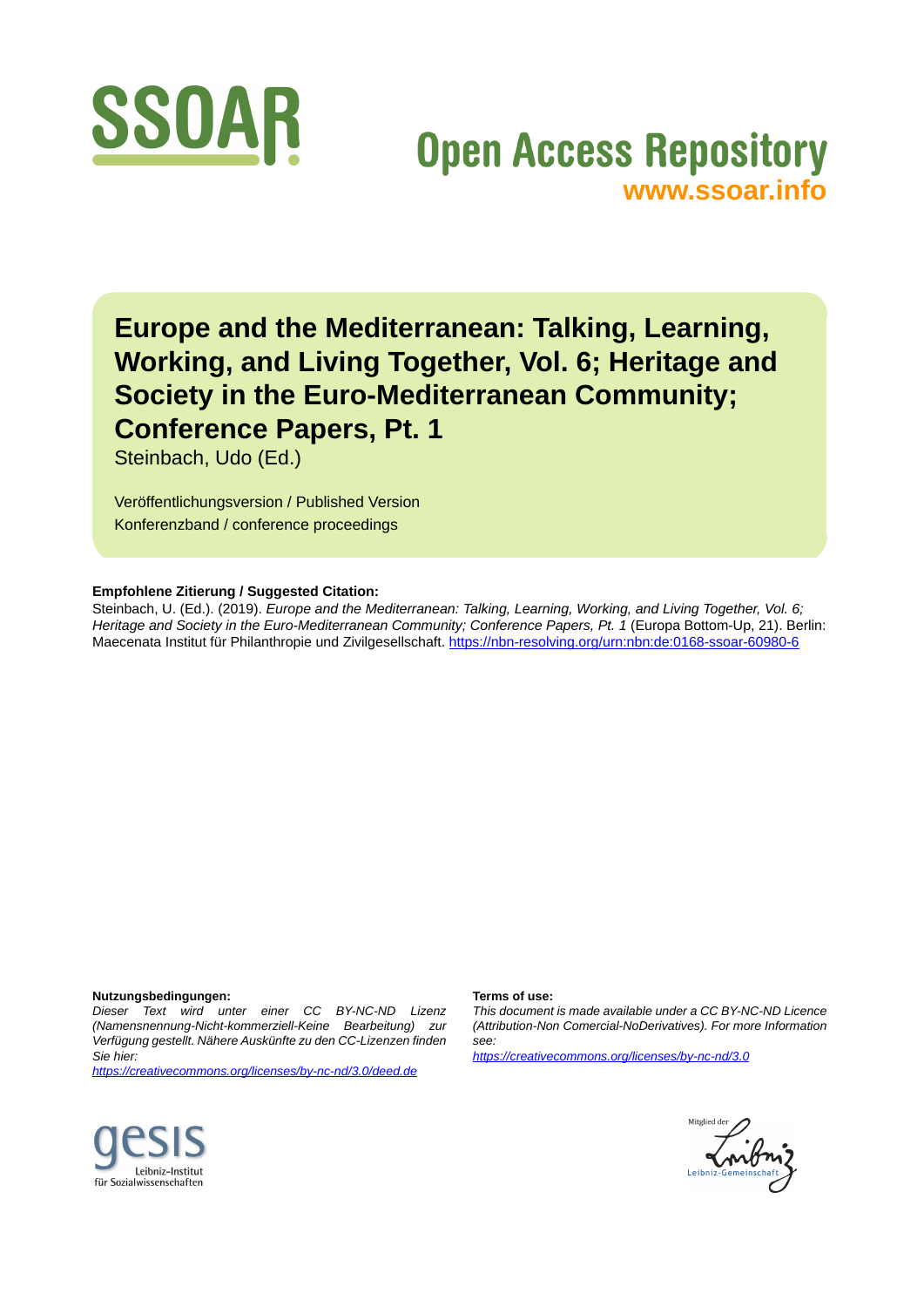# UDO STEINBACH (ED.)

# Europe and the Mediterranean

\_\_\_\_\_\_\_\_\_\_\_\_\_\_\_\_\_\_\_\_\_\_\_\_\_\_\_\_\_\_

Talking, Learning, Working, and Living Together

6

europa bottom-up Nr.21

müNcheN/berliN: maeceNata StiftuNg 2019

EUROPA BOTTOM-UP Arbeitspapiere zur europä i s c hen z i v i l gesel l s c h aft / European CIVIL SOCIETY WORKING PAPER ARBEITSPAPIERE ZUR EUROPÄISCHEN ZIVILGESELLSCHAFT / EUROPEAN CIVIL SOCIETY WORKING PAPERS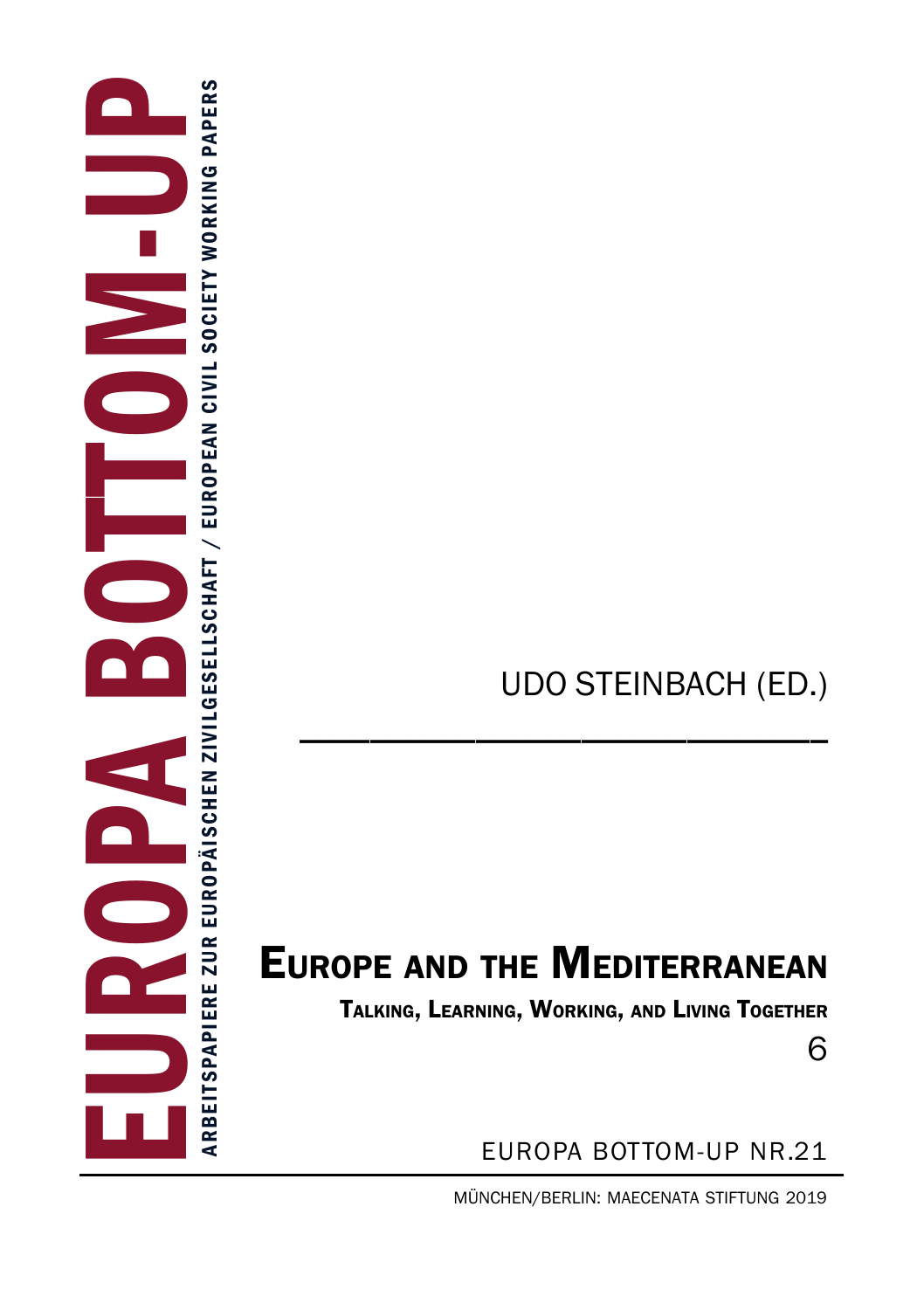**The Authors** Find more information about the authors at page 36.

**Imprint** Europa Bottom-Up. Berlin/Munich: Maecenata Foundation 2019

#### **Published by**

Maecenata Foundation, Oberföhringer Straße 18, D-81679 Munich Berlin Office: Rungestrasse 17, D-10179 Berlin Tel.: +49 30-28 38 79 09 Fax: +49 30-28 38 79 10

E-Mail[: mst@maecenata.eu](mailto:mst@maecenata.eu) Website[: www.maecenata.eu](http://www.maecenata.eu/)

**ISSN (Web):** 2197-6821 **URN:** urn:nbn:de:0168-ssoar-60980-6

Editorial supervision by Siri Hummel



All rights reserved. Copyright by [Creative Commons 3.0 Licence.](http://creativecommons.org/licenses/by-nc-nd/3.0/de/) The text represents only the opinion of the authors.

**Disclaimer** Despite careful control the publisher accepts no liability for any content and external links. The authors are solely responsible for the content of linked pages as well as for textual copyright issues.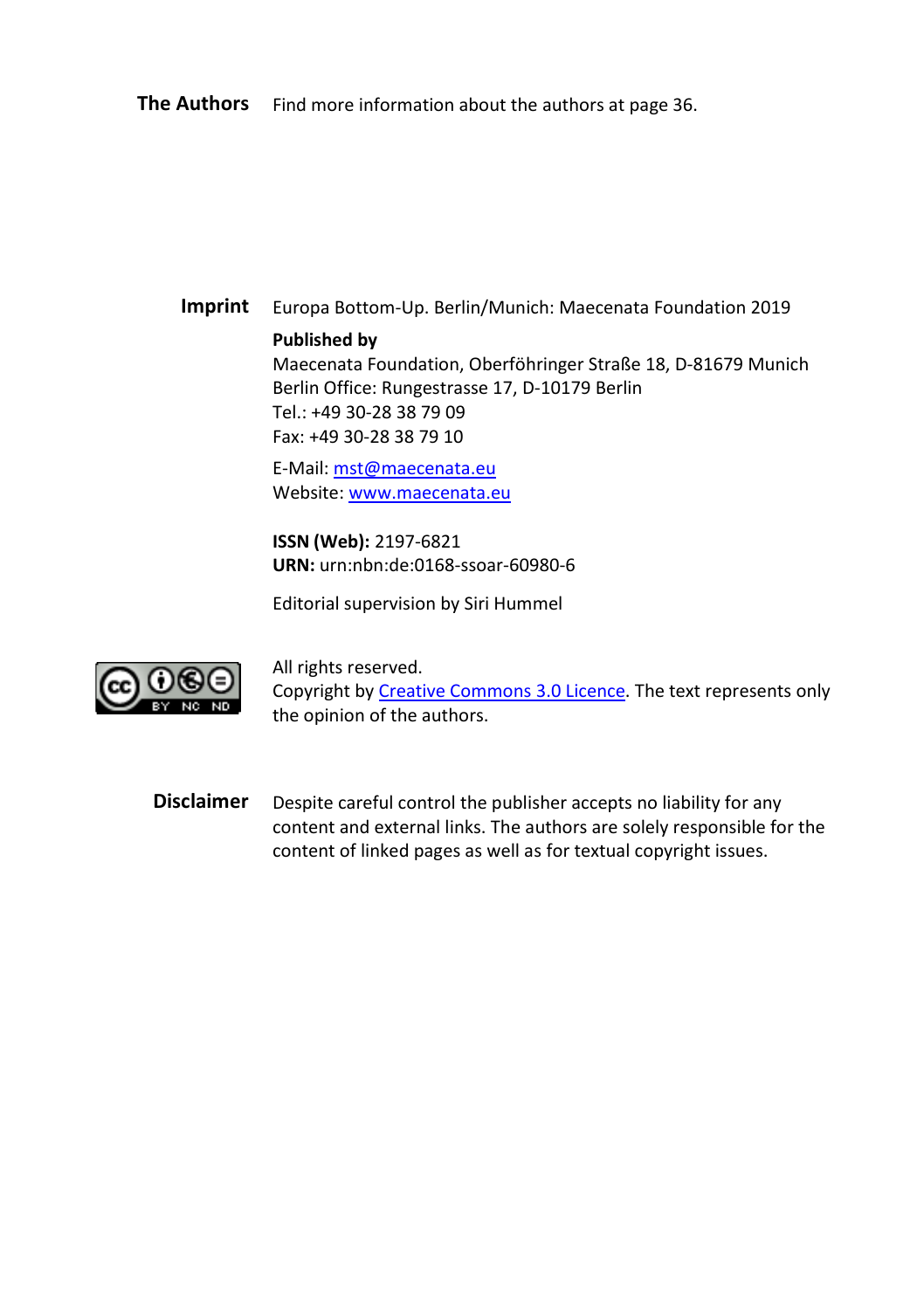#### **EUROPA BOTTOM-UP NR. 21/2019**

# ARBEITSPAPIERE ZUR EUROPÄISCHEN ZIVILGESELLSCHAFT EUROPEAN CIVIL SOCIETY WORKING PAPERS

UDO STEINBACH (ED.)

#### **EUROPE AND THE MEDITERRANEAN TALKING, LEARNING, WORKING, AND LIVING TOGETHER 6**

HERITAGE AND SOCIETY IN THE EURO-MEDITERRANEAN COMMUNITY

A Conference in Berlin 19th June, 2018

Conference Papers (Part 1)

Supported by



**Deutsches** Nationalkomitee für Denkmalschutz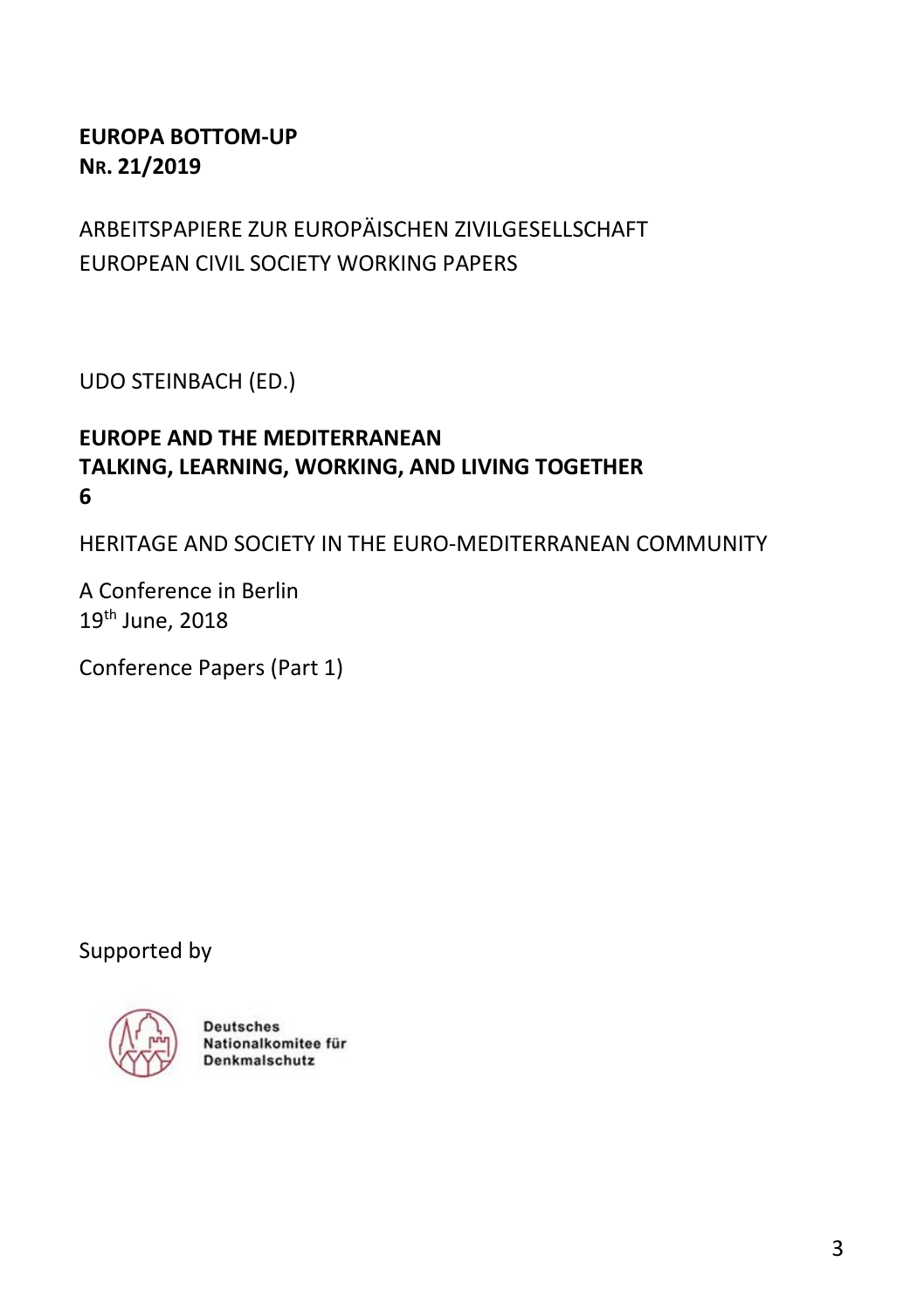# **Contents**

| Mamoun Fansa: A War Destroys World Heritage. The Reconstruction   |  |
|-------------------------------------------------------------------|--|
| Cem Alaçam: Turks in the Palace. Captives, Trophies Visitors!  19 |  |
| Paolo Vitti: Conservation of Cultural Heritage in the Eastern     |  |
|                                                                   |  |
|                                                                   |  |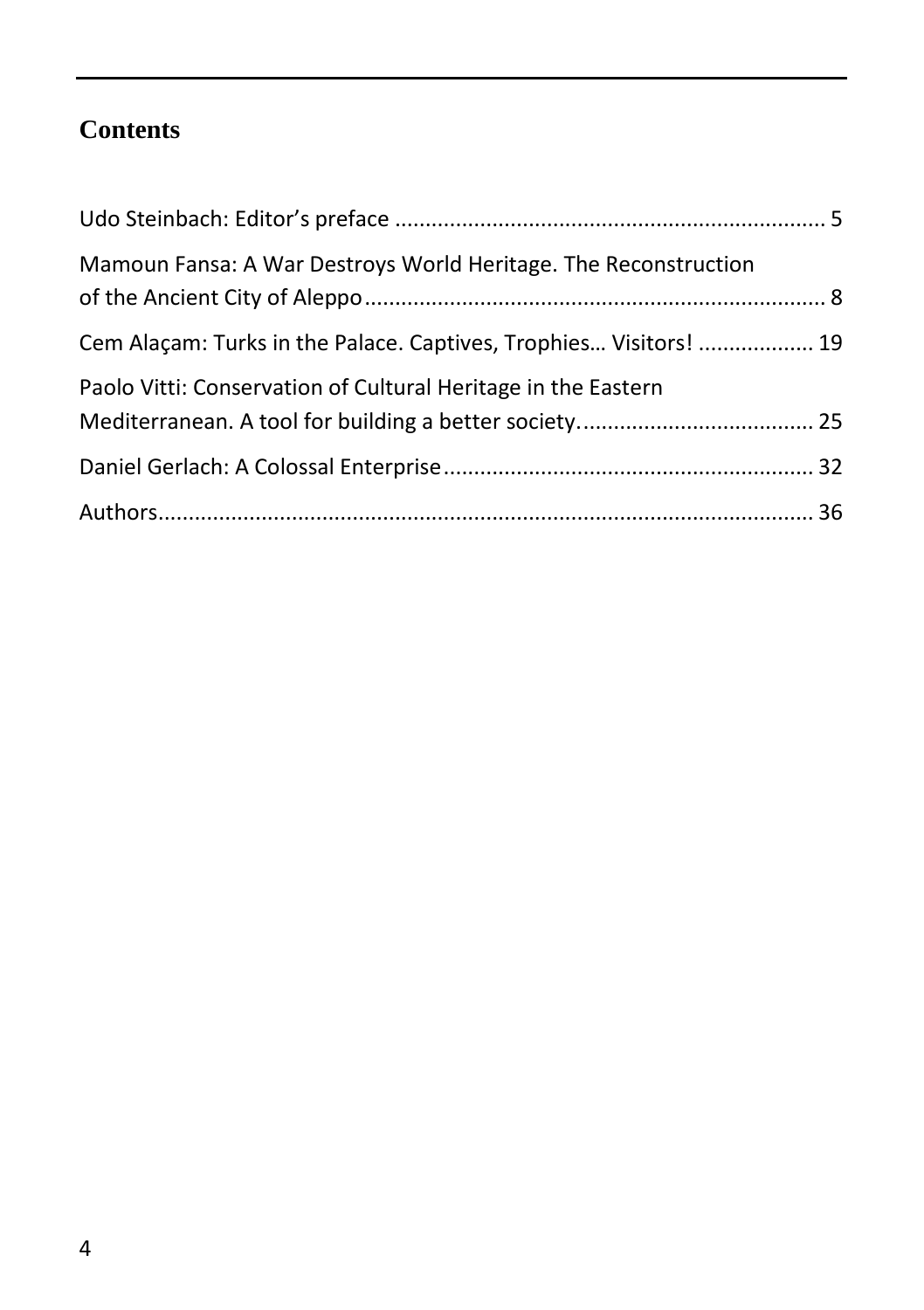## <span id="page-5-0"></span>**Editor's preface**

#### By Udo Steinbach

The papers published in the two volumes have been presented to the forum on "ONE Heritage – Heritage and Society in the Euro-Mediterranean Community" as a side event to the European Cultural Heritage Summit, Berlin, 19 June, 2018.

The event has been coorganized as before with the MENA Governance Centre of the Humboldt Viadrina Governance Platform, and cochaired by Eleftherios Ikonomou, Udo Steinbach, and Rupert Graf Strachwitz.

Cultural heritage in its numerous facets is the most basic foundation of the complex relationship between people in the Mediterranean since the Phoenicians and ancient Greeks. It has turned out to be stronger than diversities and even destructions throughout many eras in history. Its vitality makes one optimistic that the notion of mare nostrum may still provide orientation for shaping common future.

The forum has built on the experiences of three conferences on the topic of Europe and the Mediterranean: Speaking, Learning, Working and Living Together, held in 2013, 2015 and 2017. The purpose of the forum was to call attention to Europe's responsibility for the common cultural heritage around the Mediterranean Sea. Having this in mind the organizers of the Berlin forum wanted the discussion to focus on three dimensions:

#### **Our Common Heritage**

Repeatedly in the past, attempts at destroying the testimonies of past cultures and civilisations have been undertaken to manifest political and/or ideological superiority. They failed: Mediterranean culture has survived as synthesis of numerous inputs from the East to the West and the North to the South. To think Mediterranean means remembering that the presence cannot be thought without the past; and one's own not without the other's culture.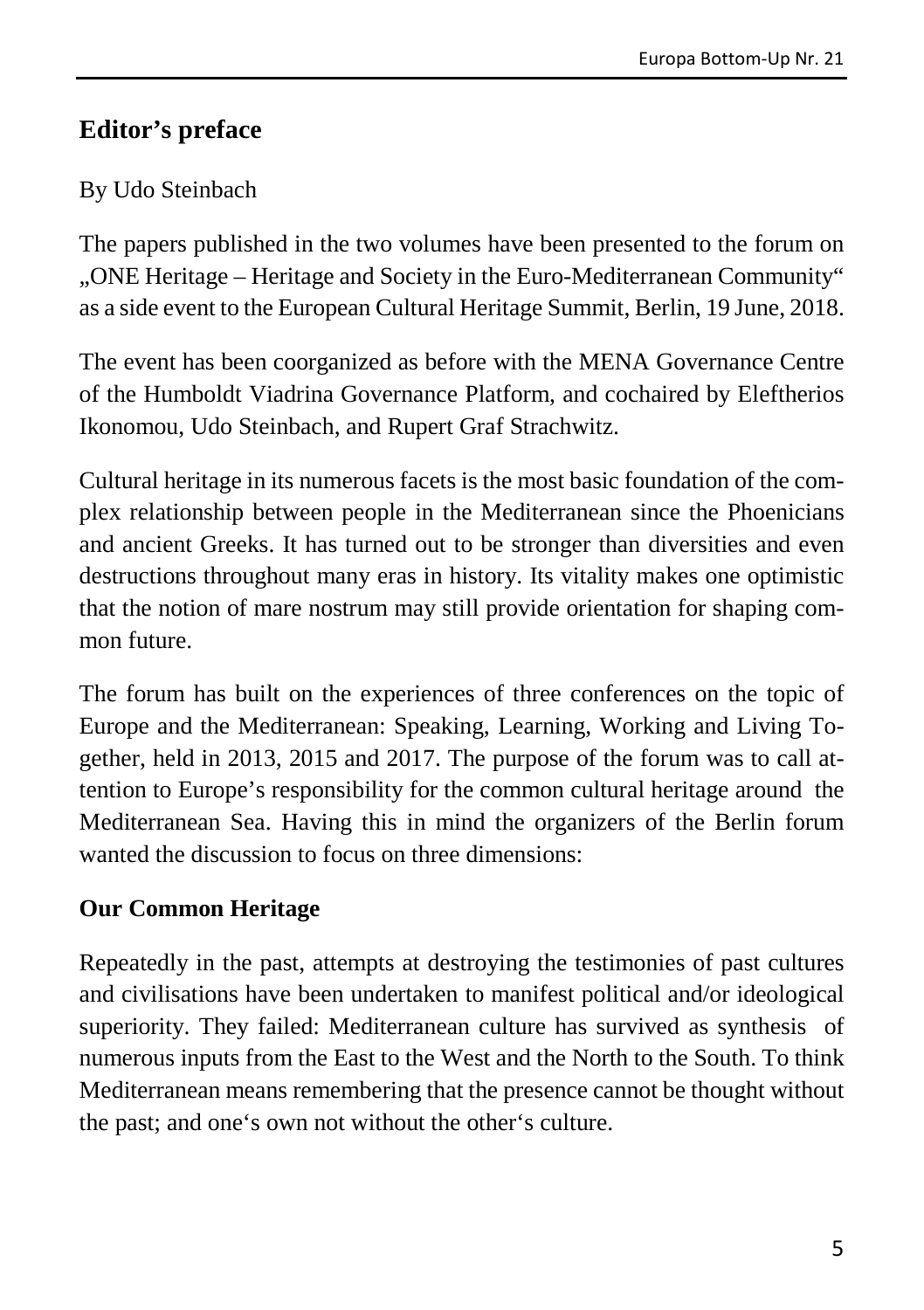#### **The West-Eastern Diwan**

At present, litterature, film and music – our intangible heritage – are the best used forms of human encounter across the Mediterranean. In an era that risks creating barriers of dramatic political, economic, social and humanitarian divergencies and confrontations, our cultural heritage constitutes a refugium in which we keep in touch with each other. It makes us certain that, at the end of the day, being human implies strongest commitment to making every effort to overcome the obstacles to making us feel as members of a global family.

#### **The Transmission of Images**

The revolution of communication has brought people closer to and in more immediate contact to each other. Beside tremendous advantages and progress, the risk of escalating crises and conflicts has grown, too, in a short period of time. It would seem that religion has come to play a most unfortunate and unbecoming role. Apart of the process of conflict resolution, respect for other people's beliefs is of tremendous importance in mediating between conflicting parties and individuals. Referring to elements of heritage that are felt to be common, and opening a space of common memory is therefor a strategic approach to constructing a new vision of living together in the future.

To draw attention to tangible cultural heritage issues was the subject of the first panel. Relating the destruction and revival of Aleppo in Syria (Mamoun Fansa) created awareness for our endangered common heritage, while 'Turks in the Palace' (Cem Alaçam) reminded the audience of the history of intercultural relations. Paolo Vitti highlighted the intertwined cultural heritage of the Eastern Mediterranen in particular.

The second session moved away from building heritage and focussed on language, literature and ideas (Daniel Gerlach). More than in the other sessions, some "hardcore" issues became apparent. Is not our heritage being misused for political ends? Is it not being destroyed for ideological reasons? Is there a neocolonialist aspect that needs to be addressed? A lively and controversial discus-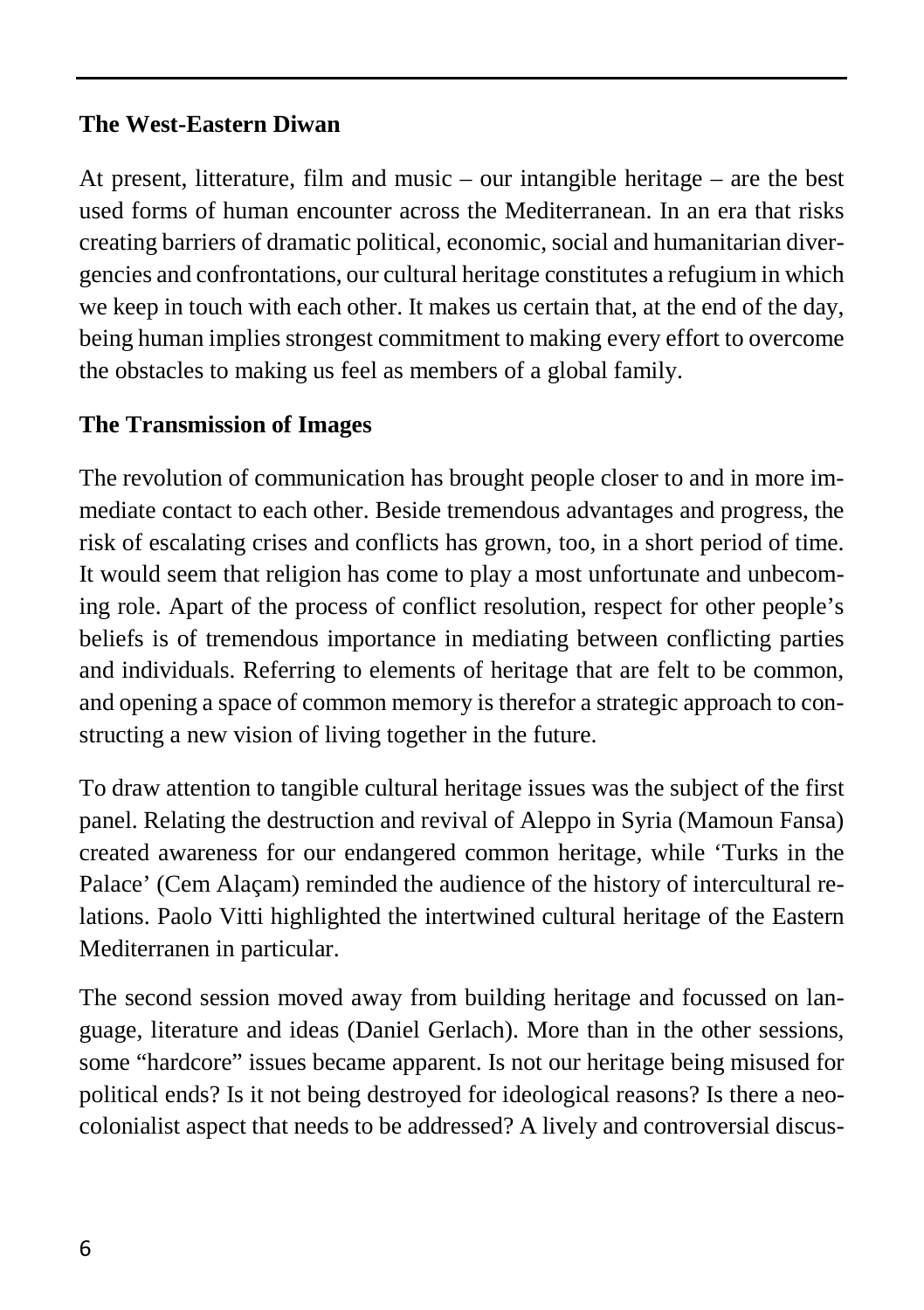sion ensued, but everyone seemed to agree on one important point: The preservation of our common heritage is not inherently and universally accepted; it requires some well-argued advocacy.

Finally, the third session sought to provide some guidelines how this might be achieved – not by just celebrating beauty, but by putting forward arguments that resonate with the pressing issues modern society is facing. Costa Carras, whose paper unfortunately had to be read, as he could not be present, made a strong case for the 'Golden Rule', while Thomas Würtz and Sonja Hegazy bridged the divide between past and present and East and West by linking our common heritage to modern day normative societal issues such as generating mutual respect, creating a level playing field, providing identity, improving the knowledge and experience base, and establishing cells of networks that may prepare now for the colossal challenges awaiting us in the future.

All this was very much in line with the Maecenata foundation's goals and will encourage the organizers to pursue this further.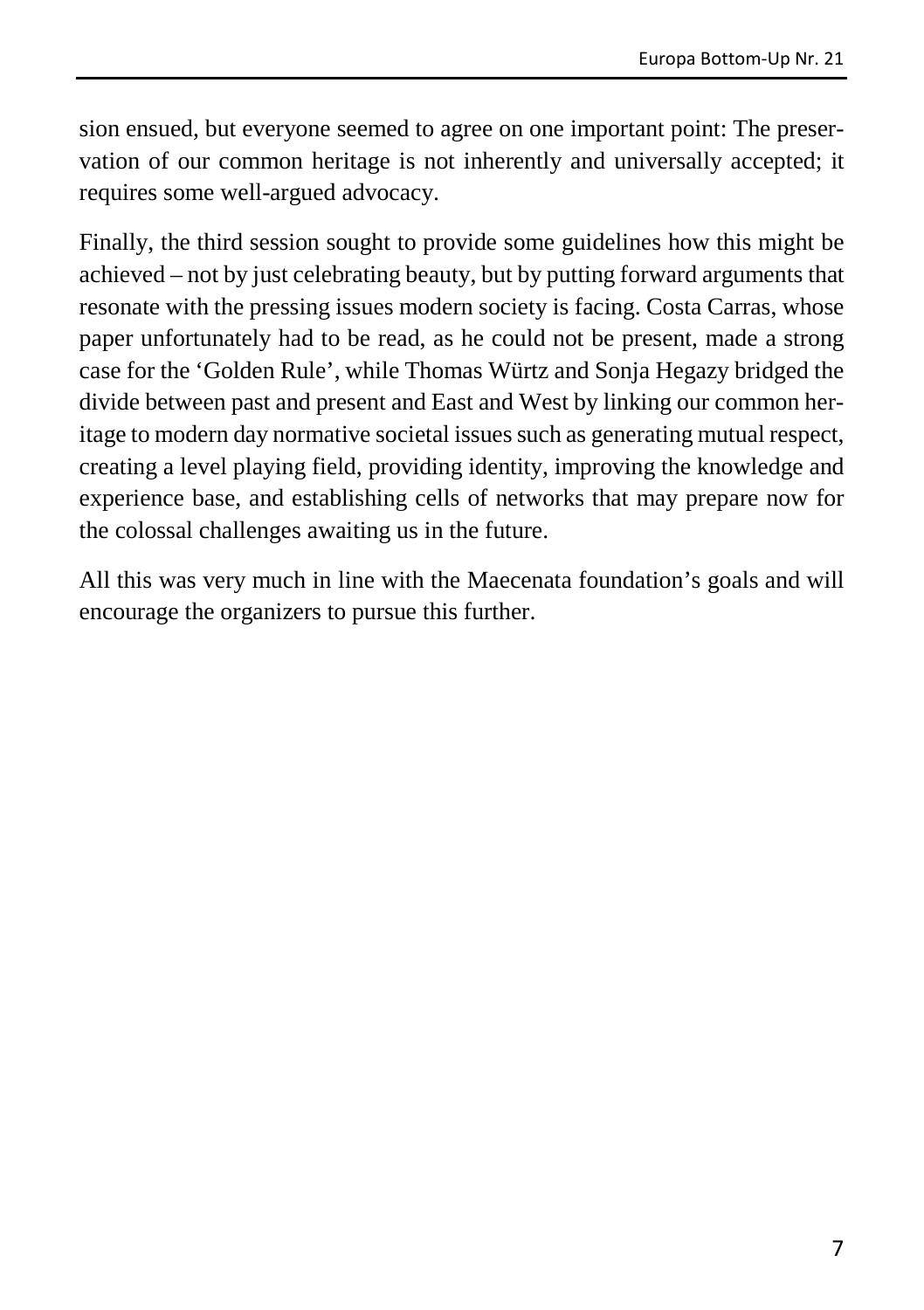# <span id="page-8-0"></span>**A War Destroys World Heritage. The Reconstruction of the Ancient City of Aleppo**

#### By Mamoun Fansa

Aleppo is the second largest city in Syria and one of the oldest permanently populated cities in the world. Located at the end of the Silk Road, which led from China to the Mediterranean Sea, Aleppo was one of the largest trading centres in the Middle East. The city contains about 5000 years of settlementhistorical development. The beginnings date back to the time of Mesopotamian civilisation in the 3rd millennium BC. In recent decades a temple of the weather god was excavated on the citadel. Particularly well preserved are the relics of the temple from the late Hittite period (late 2nd and early 1st millennium BC), including numerous reliefs.

In the time of the Seleucids the city was re-established. The road plan created during that time can still be traced in the cityscape. A decisive conversion and expansion took place under the emperor Justinian (518 - 565) in the Byzantine period. In 636 AD, the city was conquered by Muslim troops and from the 10 th century onwards, a revival took place, which made Aleppo a cultural centre. In the following centuries, there were always times of cultural flourishing, reflected in the special architecture of the city. In 1986, the Ancient City of Aleppo was declared a World Heritage Site by UNESCO. In 2006, Aleppo was the cultural capital of the Islamic world. Before the war, 110,000 people lived in the 360-hectare Ancient City Area of Aleppo. There were 30,000 workplaces and 16,000 housing units. In total, 2.5 million people lived in the city before the war.

Aleppo's Ancient City not only gained importance through its monuments and settlement continuity, but it was also a unique community that was kept from being a mere tourist destination due to its vivacity, its complex interdependencies and its ethnic diversity. It was a unique place where people of different religions and backgrounds lived and worked together. It is necessary to rebuild this neighborhood of people and, as far as possible, to reduce and heal the in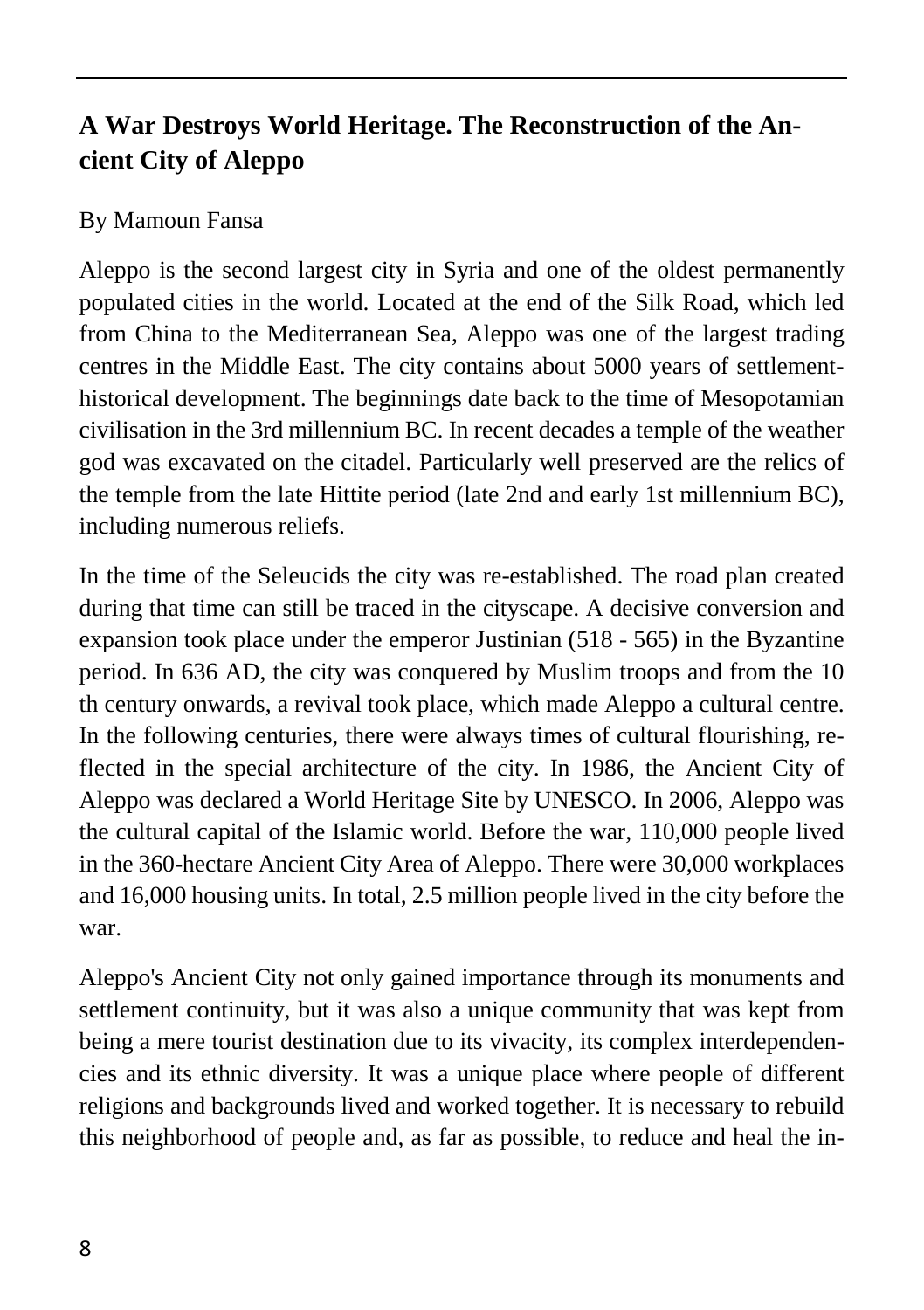tangible damage, caused by hatred and mistrust, through joint work. The Ancient City of Aleppo was never just an exhibit or just a tourist attraction like Palmyra. The special feature of the ancient city was its cultural power of identification and its liveliness. People lived, worked and traded.

Due to the initiative of many architects and city planners in Aleppo, first ideas were developed in the 1980s, of how the ancient city can be restored, rehabilitated and an economic force - also with regard to tourism - can be developed. Shortly before the war, the citadel and the Umayyad Mosque were restored at great expense, the infrastructure was renewed and parts of the traditional residential quarters in the ancient city were improved. Germany has invested more than 30 million euro in development cooperation in the rehabilitation of the Ancient City of Aleppo, the Agha Kahn Foundation has provided over 6 million dollars for the restoration of the citadel and its surroundings. Other institutions such as the World Monument Fund and the Arab Fund have also contributed to this process of conservation and renewal. The Syrian government was also involved in the restoration of the ancient city with considerable financial resources.

From 2011 until 2016 Aleppo was in the centre of the war between rebels and the army of the government. In East Aleppo serious disputes and destruction took place.

The damage to the buildings in the eastern part of the city, in particular those of the ancient city, is devastating. The reports from the ancient city are catastrophic. There are 70 % of the historic buildings that are on the monument list, which are heavily damaged and partially razed to the ground, furthermore numerous khans and other buildings are completely destroyed. 50 % of the traditional aleppine houses are no longer habitable. Of the approximately 100 mosques, 60 % are damaged, of which 30 % are totally destroyed. 70 % of the bazaars are partially destroyed. The land registry office was destroyed by a bomb attack, so the proof of ownership becomes considerably more difficult. Two remarks on the cultural identity of the Ancient City of Aleppo need to be mentioned here: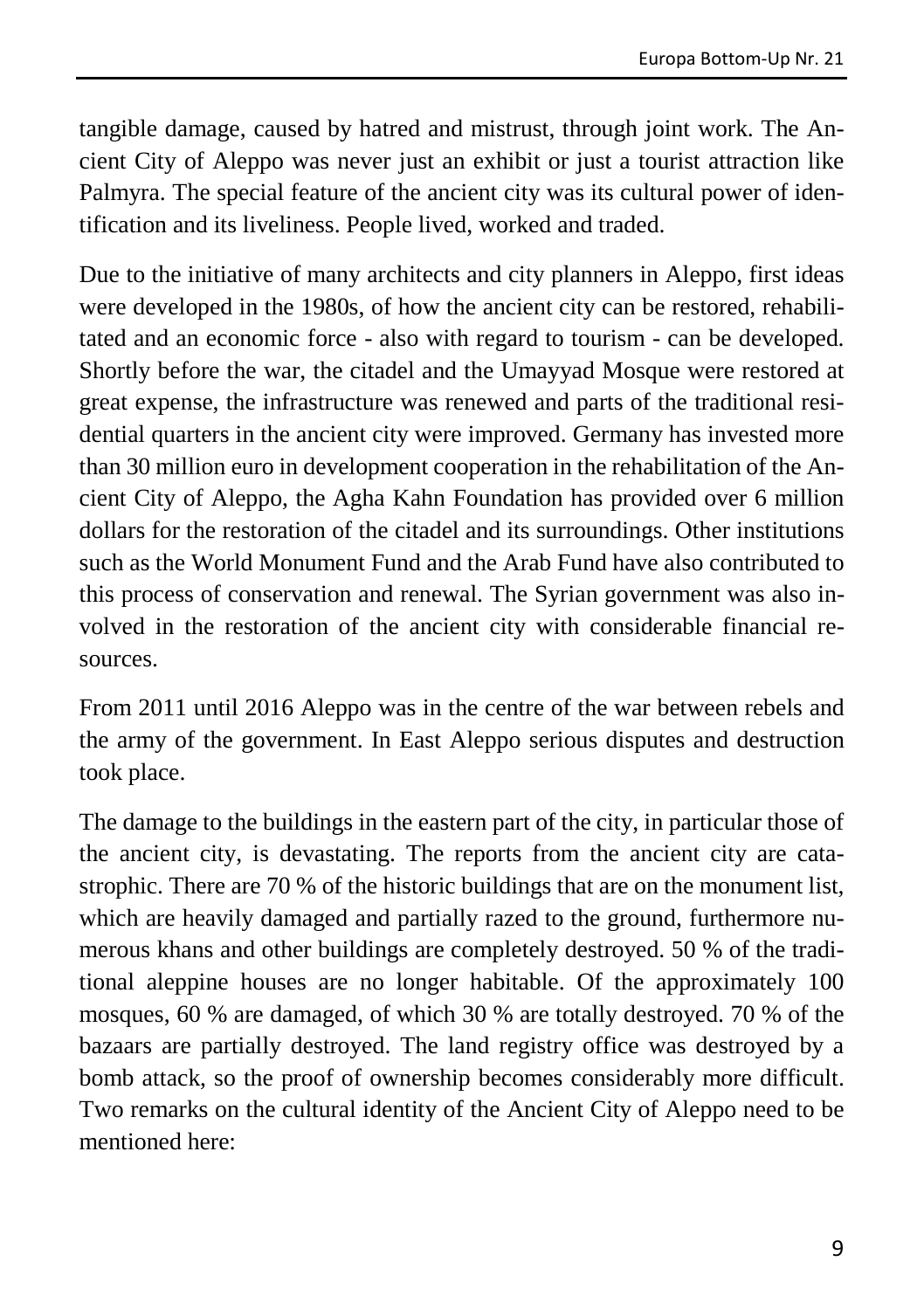### *Cultural Identity*

Each people has its human and cultural roots that bind these people to their land, their ancestors and their history. Their visible expression can be found in the cultural legacies, some of which are still not excavated or are located at archaeological and historical sites or in buildings and museums.

These places and objects, which are creating identity, are very numerous in Syria and have a great importance far beyond the borders of the country. The archaeologist René Dussaud from France described Syria as an open-air museum at the beginning of the 20th century.

The destruction of material culture such as buildings and immaterial everyday culture leads to the destruction of the cultural identity of a people. In the case of the Ancient City of Aleppo as a world cultural heritage, the loss is enormous. The Ancient City of Aleppo with its settlement continuity from the 3rd century BC to the present day, as well as with its liveliness and its special habits of life, is an example of an cultural monument creating identity for the inhabitants of Aleppo. With the Ancient City of Aleppo, an international cultural heritage has gone irretrievably lost.

The plundering and destruction of many archaeological and historical sites in the ancient city through uncontrolled and spontaneous reconstruction also leads to the destruction of scientific connections between cultural heritage. Settlement activities and objects lose their significance when they can no longer be assigned.

### *The Ancient City: A Place of Remembrance*

Each person has some places where he can remember certain events and perceptions with which he partially identifies. The Ancient City of Aleppo is for many Aleppians a place of remembrance, which evokes images and experiences. A visit to the ancient city is a visit to its multifaceted history, which can be perceived with all the senses: to see, to smell, to hear, to touch and to enjoy. A visit to the ancient city is also a call for communication and exchange of knowledge and goods, for buying and selling, for talking about anything and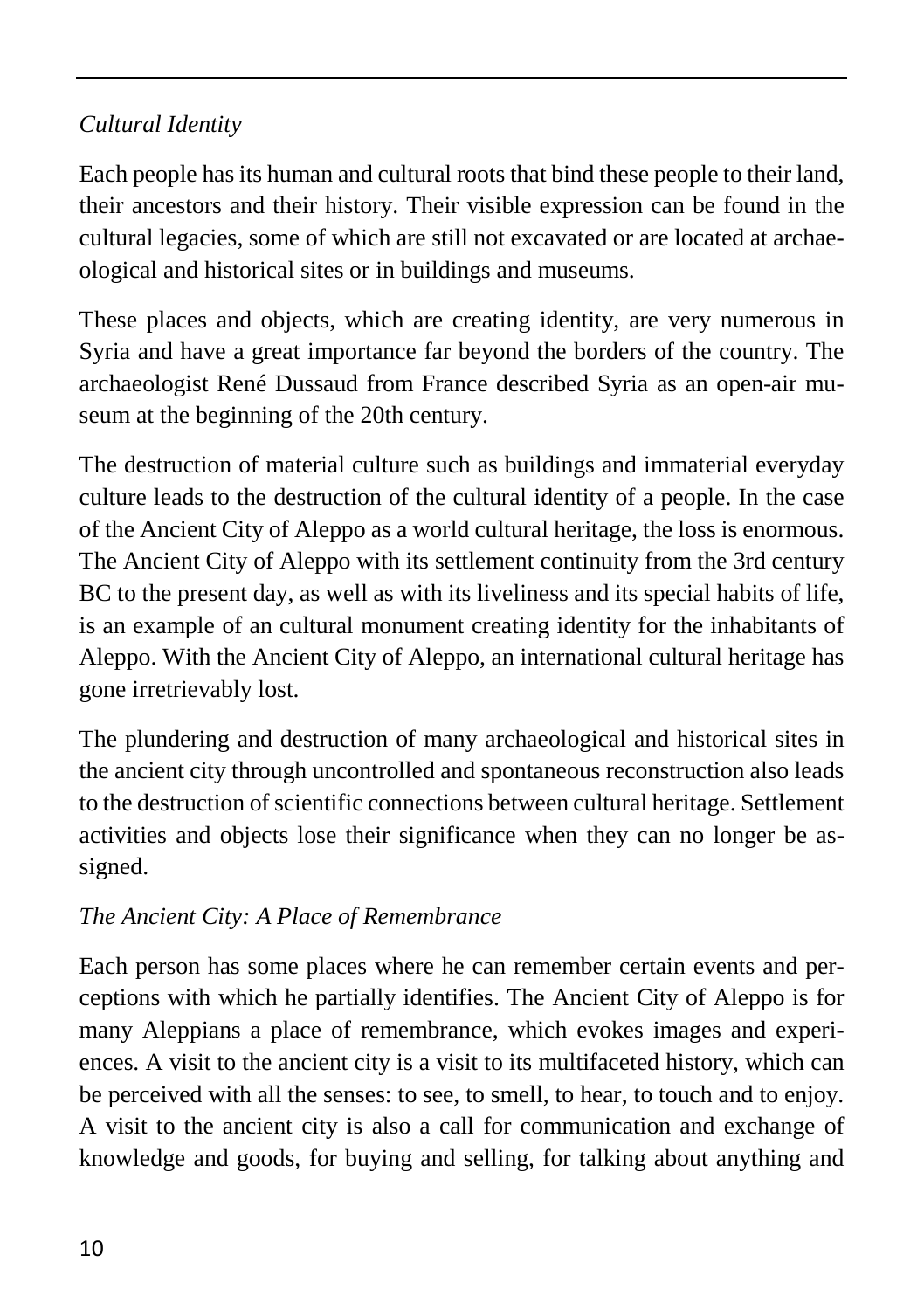everything with locals, people surrounding, with tourists, with young and old, with Muslims and with Christians. All these experiences remain and shape our memory of the ancient city. Although the Aleppians do not know exactly which stories and histories are hidden in the ancient city, the connections to them remain preserved over many generations. Not only buildings, but also the immaterial cultural elements such as poetry, narration and music are only preserved if we cultivate and traditionalise them. While reconstructing Aleppo care must be taken to ensure that these cultural elements do not get excluded.

After my book 'Aleppo. A War Destroys World Heritage' was released, it was a logical consequence for me to think in time with experts about post-war reconstruction and ways to prepare and organise this project in the Ancient City of Aleppo.

### *Considerations for the Reconstruction of the Ancient City of Aleppo*

Developing ideas and plans for the reconstruction of the Ancient City of Aleppo depends to a great extent on the political situation and development in Syria, especially in the implementation phase. Therefore, it is important to analyse how the powers in Syria are developing and how far the influence of the various parties in the cultural sphere extends, especially if culture and historic preservation are exploited for political purposes. There are many questions to be answered in this context; two of the most important issues are the influence of changing demographics on the population of Syria, especially in Aleppo, and on the role of UNESCO in preserving its status as a World Heritage Site. The Ancient City of Aleppo has been a UNESCO World Heritage Site since 1986, meaning that any change in the specified criteria of UNESCO must be coordinated with UNESCO. Monuments must be restored in such a way that they correspond to the status of a World Heritage Site. Non-compliance with the criteria threatens the withdrawal of World Cultural Heritage status. All rebuilding measures must therefore be requested and coordinated with UNESCO.

After the end of the current fighting and the recording of the damage, the question arises: What should be rebuilt to preserve the character of the ancient city and to meet the UNESCO rules?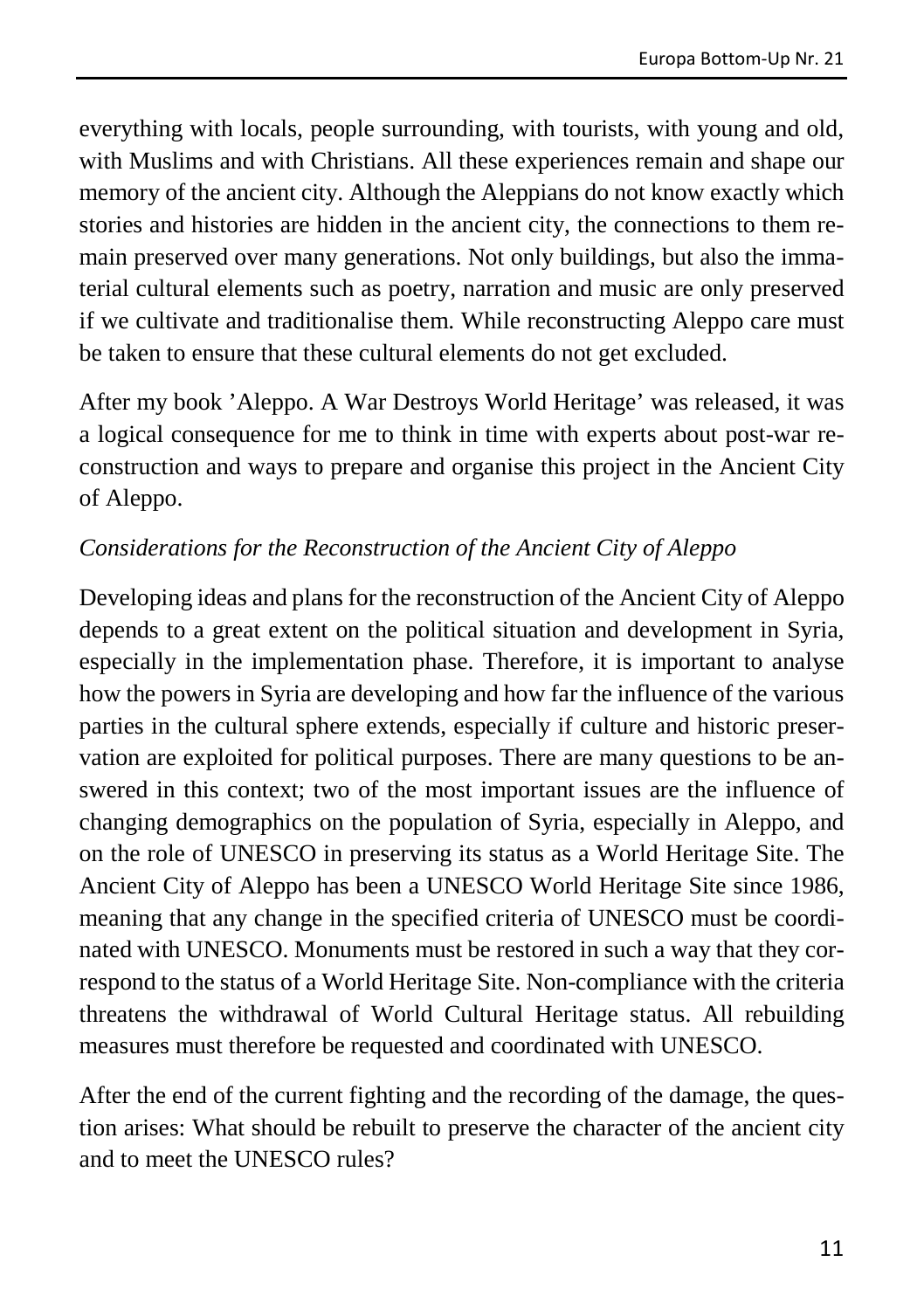The following considerations should be taken as a basis:

- As far as possible, the entire historical city plan with the city walls and the streets with the small streets should be preserved or rebuilt.
- In order to preserve the old historical structures of the streets, it is advisable to maintain or rebuild the corner houses of historical value.
- Historical buildings such as mosques and other religious buildings, khans, schools, dwellings and the entire bazaar must be given priority at work. Decisions should be based on the Aleppine List of Monuments.
- Work with authentic materials and craft techniques.

# *Population Exchange and Expropriation*

Concern is justified because the evacuation of the inhabitants of Aleppo in 2016 from East Aleppo and the ancient city was not only an act of humanity, but possibly a plan to change the composition of the population in Aleppo. Exchanging the inhabitants of East Aleppo is probably also an intervention in the cultural identity of the Aleppians. The new population, which consists in part of mercenaries from Iran, Iraq and Afghanistan, has no ties to the history of Aleppo. If the inhabitants of the ancient city can not or will not return, it will be easier to refrain from building up the ancient city due to reduced resistance of the former inhabitants. As an example of how the Syrian regime deals with monuments after the destruction, the city of Hama should be considered.

The Damascus regime issued a decree on April 4, 2018: All land and properties will be auctioned or taken by the state after 30 days. During this period the owners must register and prove that they are the owners of the land or properties. The consequences of this decree are devastating for both social peace and heritage law and reconstruction. According to information from "Süddeutsche Zeitung" of April 20, 2018, this project and other laws serve to change the demography in Syria. These measures have been agreed with Iran, aiming to break up the former social structure and create a new society in Syria. This will make it easier for Iran to govern Syria in a long term.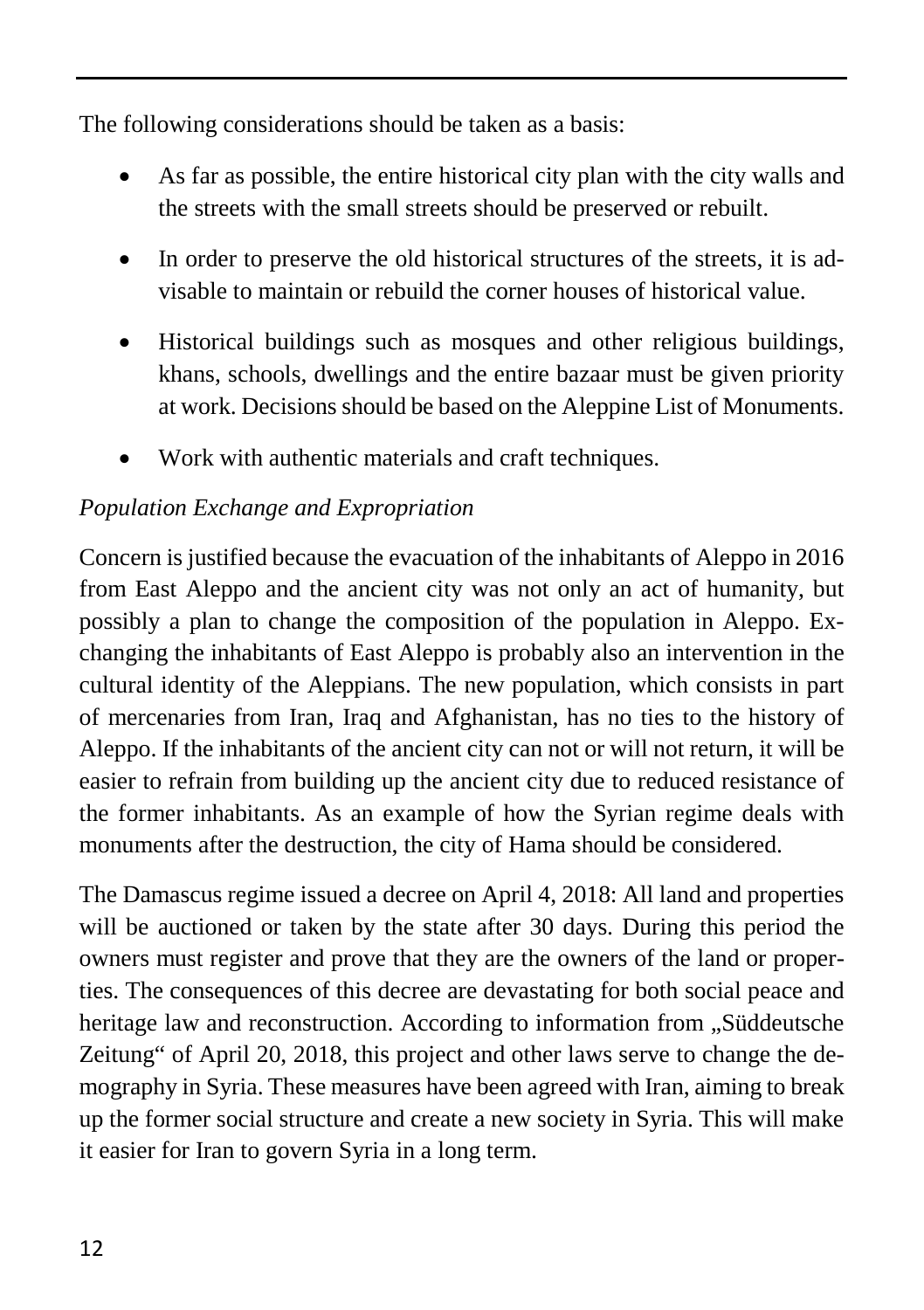#### *The Case of Hama*

The ideology of the Syrian government and the handling of the destroyed monuments is known from Hama in 1982, after the destruction of the ancient city and during the suppression of the rebellion. The Ancient City of Hama was not rebuilt, but instead destroyed by the removal of the remaining historical sources with the use of bulldozers. After that high-rise buildings were built. Thus, parts of the identity of the inhabitants were deleted and the new generation has no connection to the history of Hama.

#### *The Question of Financing*

With this level of destruction in the very complicated political situation with all the different interests of the parties, financing will be difficult. Reconstruction in Syria is estimated by the World Bank in June 2017 at more than 226 billion US dollars, for Aleppo 100 billion are estimated. The work will take decades. This is an estimate of numbers that are caught up in reality when work starts on the ground and many problems with different actors who want to assert their own interests become visible. The local confrontation with the situation in Aleppo will result in different timescales and significantly higher costs.

The Syrian state is not in a position to finance these tasks, the economy is depressed. The war has consumed the reserves of the state. Syria is not in a position to reconstruct through the financing contracts of the war with Russia and Iran. The European Union, particularly Germany, and Arab states such as Saudi Arabia and the Gulf countries would be eligible for funding, but as long as the current regime is in power, reconstruction activities will be unimaginable for these countries. Therefore, we must be prepared for a long breath and hope that no uncontrolled rebuilding can cause further destruction and damage.

#### *The Role of the Investors*

In the post-war situation, investors usually set the pace: Experiences from other post-conflict developments show that immediately after a pacification the decision-makers and the companies associated with them become active in the highly lucrative construction business. These activities include the construction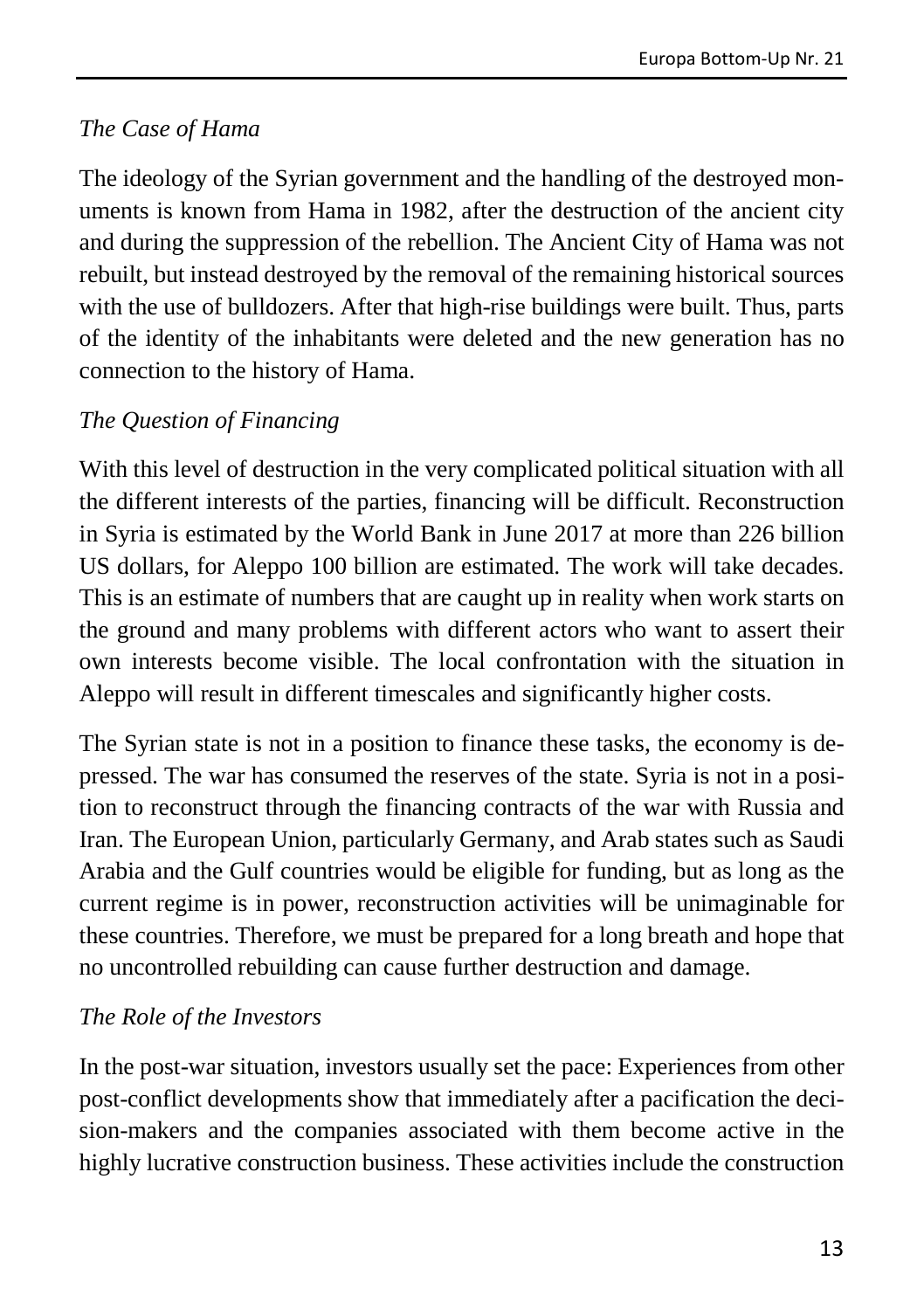of housing for the population (which often consists of newly arrived refugees or supporters of the decision-makers), but also profitable investments - in the case of Aleppo, this could also be the ancient city with its potential for tourist exploitation (preservation of the façade, hotels, shopping centers, et cetera). This rapid change makes the ancient city a tourist attraction and a Disneyland. The following possible developments are to be considered:

#### *Need for Action*

In the period of upheaval, post-war cities, despite their differences, have always recurring, comparable structural problems that are likely to occur in Aleppo. The expectation is a fast-growing urban population, which results on the one hand from the strong influx of rural migrants, who want to create immediate living space and see new prospects for the future in the cities, and on the other hand from the influx of refugees returning from abroad. This significant increase in the number of inhabitants leads to a lack of housing, which usually ends in an "unregulated" construction boom. At the same time, the so-called "warlords" invest a lot in the construction and real estate sector and benefit from the increased demand for housing. In order to avoid conflicts of interest, conflict-sensitive approaches must be developed that take into account the special conditions of a post-war situation and consider the needs of different population groups and actors.

Strategies and measures are now to be developed - before the end of the war in order to be able to act in the middle of the chaotic circumstances prevailing after the war. The new political situation calls for fast action in order not to face accomplished facts.

#### *Formation of Work Groups*

In October 2016, after several workshops and discussions, the work group of 'Friends of the Ancient City of Aleppo' decided to set up five groups to coordinate the preparation of reconstruction. These work groups have been largely incorporated by the GIZ (Society for International Cooperation) in the Aleppo Cultural Heritage Platform in December 2016 and are part of the work.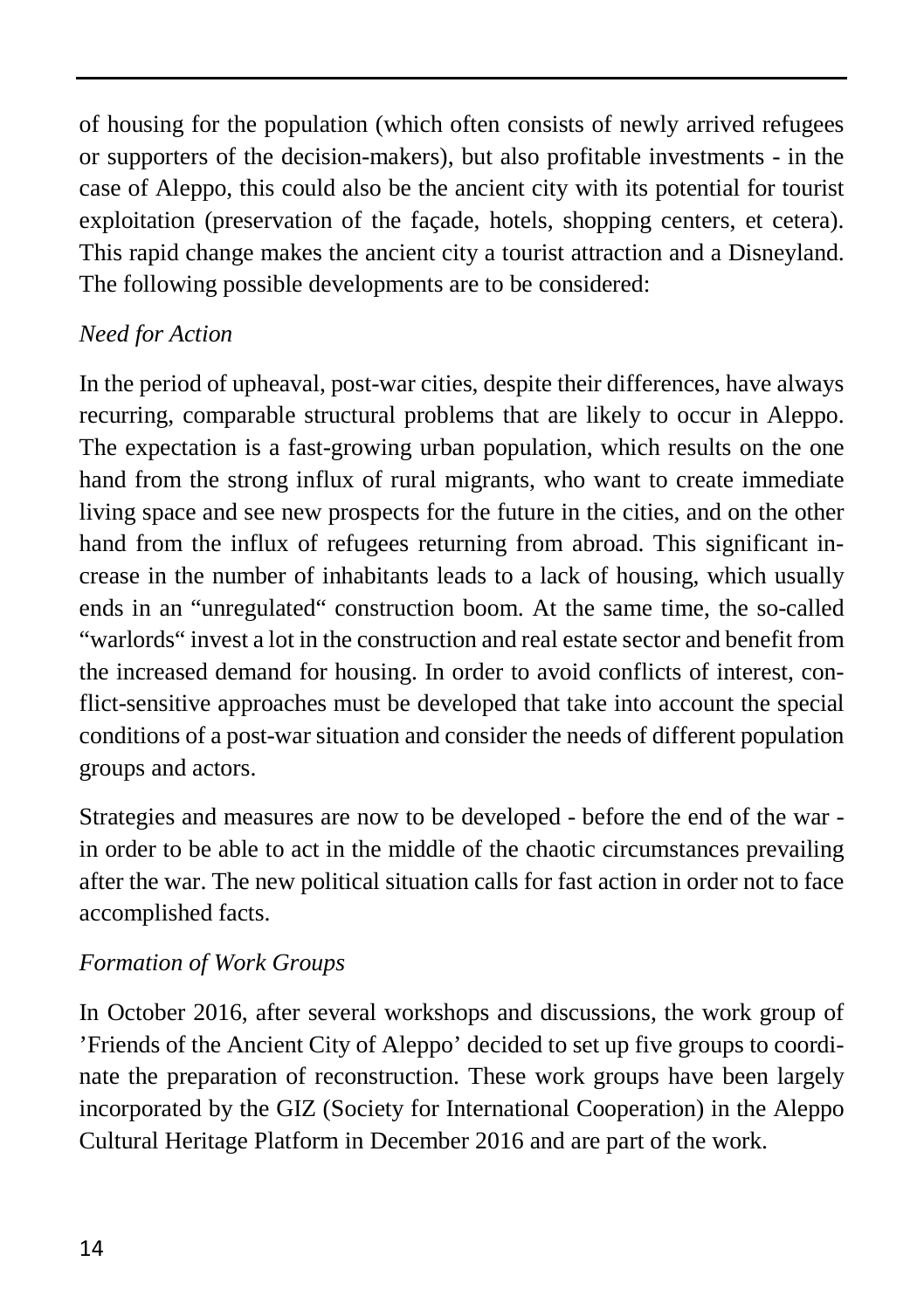*Work Group 1: Law - Syrian Monument and Civil Law, Rights of Ownership and Ownership Structure, UNESCO Regulations, International Law and Cooperation*

#### Preliminary note

In 1986, the historic centre of Aleppo was declared a World Heritage Site by UNESCO with an area of 363 hectares. Due to the massive destruction of the city of Aleppo there will be a vacuum without legal regulations. The Syrian law on historic monuments is, as with other listed buildings or World Heritage sites in war zones such as Beirut or Afghanistan, not always effective and can therefore be undermined. Plots have already been sold to investors during the war, which will not take into account the original small parcel subdivision. Therefore, a pooling of plots for the construction of large buildings is to be feared. Whether the Red List set up by UNESCO can be used as an option for sanctions is questionable and, according to experience, politically ineffective.

The extent to which Syrian civil law and international law are applicable to the protection of monuments must be examined, in particular where the state unlawfully changes ownership, as it became clear from Law No. 10 of the Expropriation of April 4, 2018.

*Work Group 2: Archeology*

#### Preliminary note

In the Ancient City of Aleppo, no systematic excavations have been carried out so far. For this reason, in the first phase of the reconstruction, the older periods of the settlement are to be archaeologically researched. On the basis of a detailed archaeological and historical study it can be decided where archaeological excavations and further investigations must take place. Questions are formulated, and goals defined, excavation areas determined, and excavations carried out. In order to use the conditions after the destruction of the ancient city and to use the archaeological methods optimally, the work group archeology has to cooperate with several cooperation partners: investors and research institutions in the field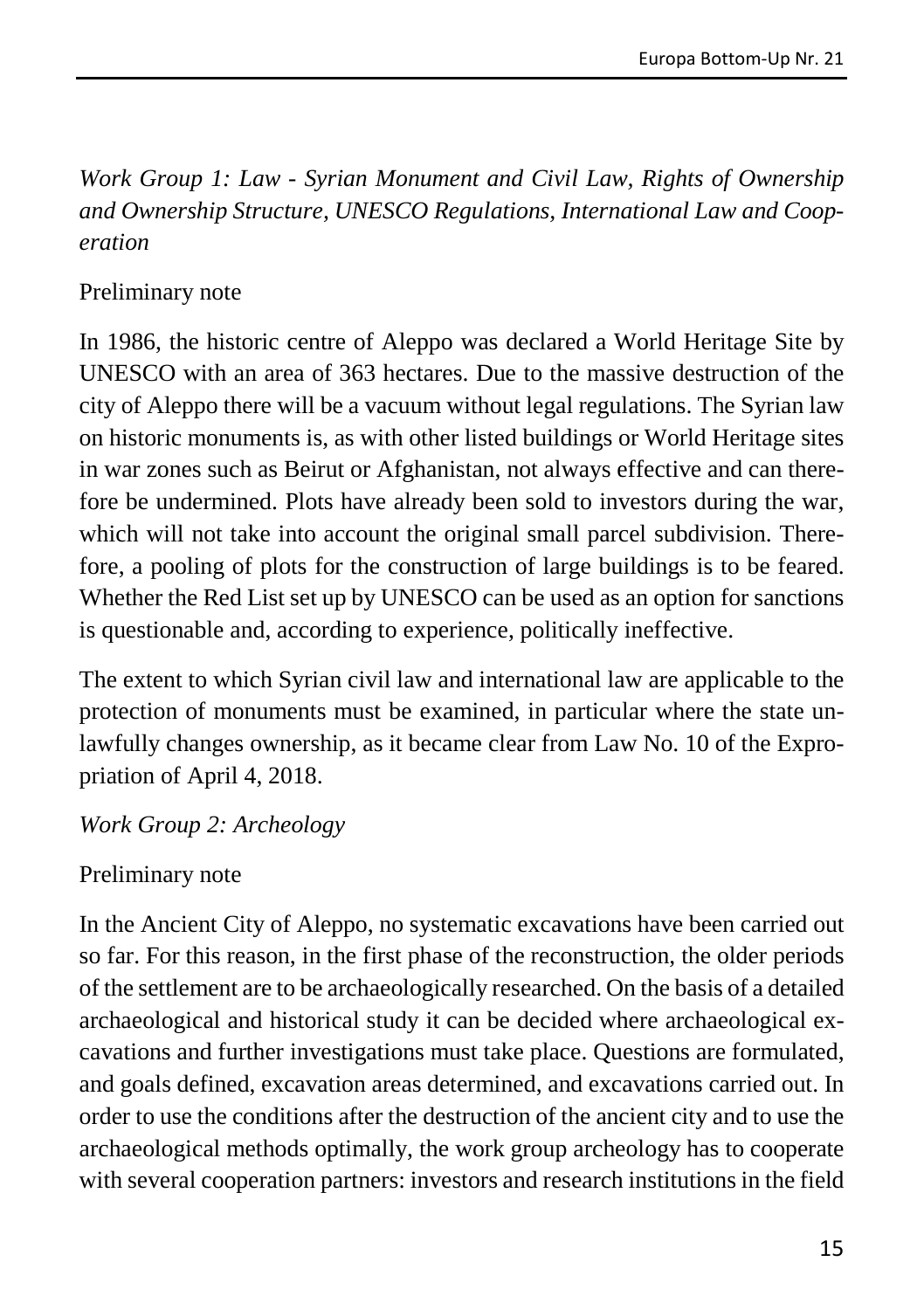of urban archeology. The experience of many interdisciplinary research institutes and companies should not only flow into the preparation of the archaeological measures - as in the field of historical research, excavation techniques, prospection methods, documentation and evaluation methods - but also in the implementation phase of the measures. When using modern prospecting methods, as little as possible should be intervened in the historical layers.

*Work Group 3: Damage Mapping, the Role of the Aleppo Archive in Exile*

## Preliminary note

The Aleppo Archive (now: Aleppo Archive in Exile) was created in Aleppo Documentation Center from 2008 until 2011. The GIZ-Aleppo project and the association 'Friends of the Ancient City of Aleppo' in cooperation with the Universities of Stuttgart and Cottbus were involved in the preparation of the documentation. The data collection includes so far information from the following sources available: administrations (infrastructure, planning), ministries, research projects and cooperation projects. The cadastral plans were also used as a basis, whereby the most detailed information was taken from the plans of the time of French Mandate. These were further developed, digitised and satellite images were added. For the possible cooperation with the GIZ, the data can serve as a supplement to the GIZ archives of the project of rehabilitation in Aleppo. All existing database information, such as the map commissioned by the Islamic Museum, the DAI and the UNESCO with the current war damage mapping, will be examined for their possible uses.

The goal of using numerous databases from different institutions is the creation of a complete map with all information about the damage of the war in detail.

### *Work Group 4: Urban Planning*

### Preliminary note

In order to develop reconstruction plans, the situation before the war should be examined and some important results of the last decades should be put together. Before the 1990s, uneven urbanisation processes were typical: In East Aleppo there were 60 % informal settlements, in the west there were better structured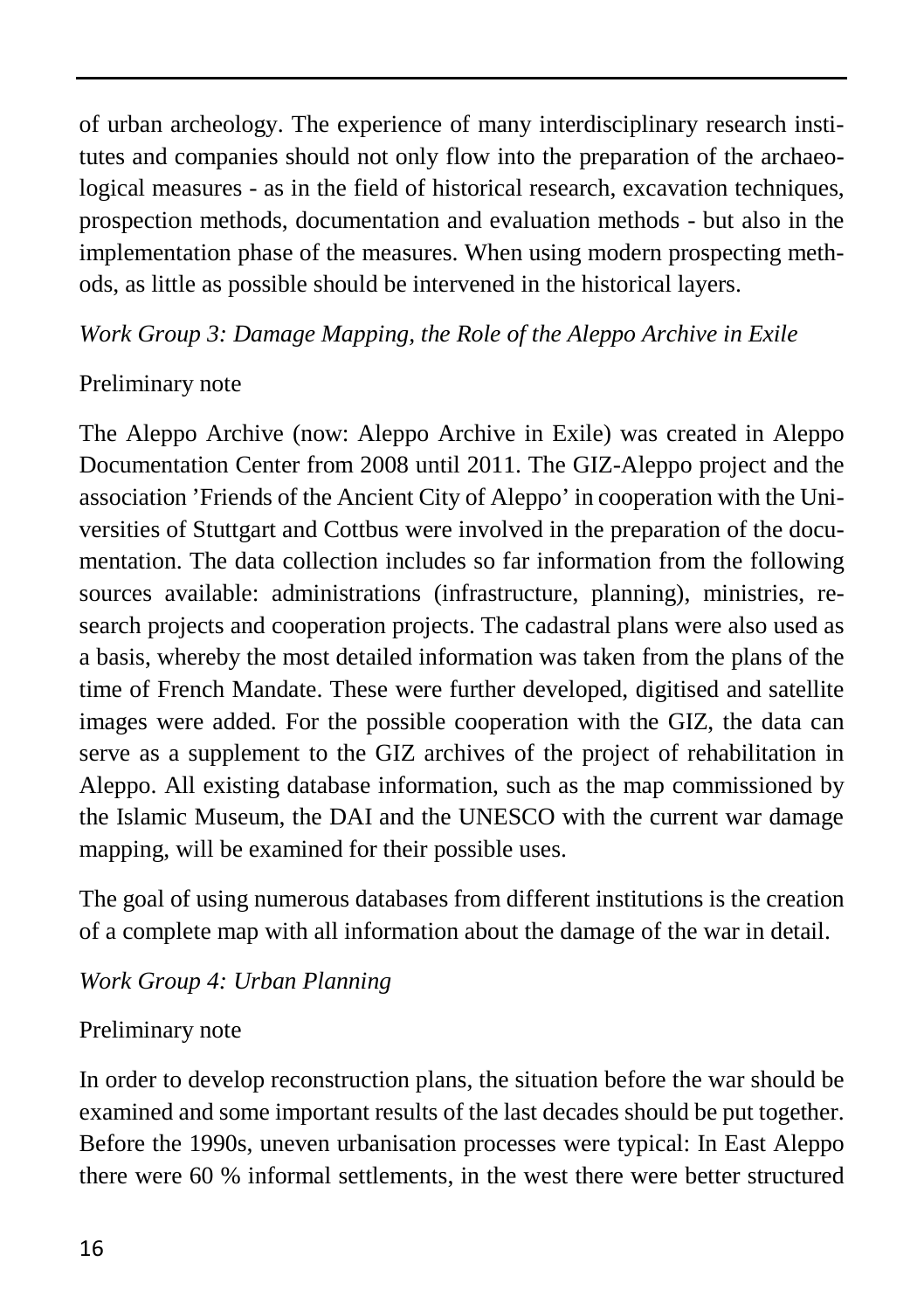settlements. This always leads to social tensions in the entire city. The development in the ancient city was also influenced by lack of prospects and lack of administrative structures. There was no traffic planning for the ancient city. The rehabilitation project supported by GIZ in the years 1994 until 2011 improved the living conditions of the inhabitants of the ancient city. The city was upgraded, and the tourism developed (for example emerged restaurants and hotels).

The following aspects and considerations from an urban planning point of view should be taken into account in the reconstruction after the war. There is a lack of local municipal administration structures and planning instruments: Unfortunately, no definite plans can be worked out for the reconstruction strategy on the basis of missing detailed information about the state after the war.

*Work Group 5: Conflict-Sensitive Strategies – Post-Conflict Analysis and Planning*

#### Preliminary note

All reconstruction-specific problems will be discussed in this work group and possible solutions will be sought. This work group forms a link between all groups, especially in the planning and execution of the concept for urban development in post-conflict situations. The work group should mediate between the actors of the different work fields as well as the old and new population of the ancient city and reach a societal consensus. The group will also mediate between the ancient city dwellers and defuse conflicts.

Players must be identified and a political map made for internal use. Consideration must be given to the city's history (symbolic meaning of the ancient city and its buildings) and future development (economic perspective). The relationship between the ancient city and the new city must be defined.

Among the economic aspects that should be taken into account are the ownerships, the war-related claims and acquisitions as well as the economic interests of different "stakeholders" and the future prospects for tourism. An elaborated proposal for a communication strategy on pacification must also be developed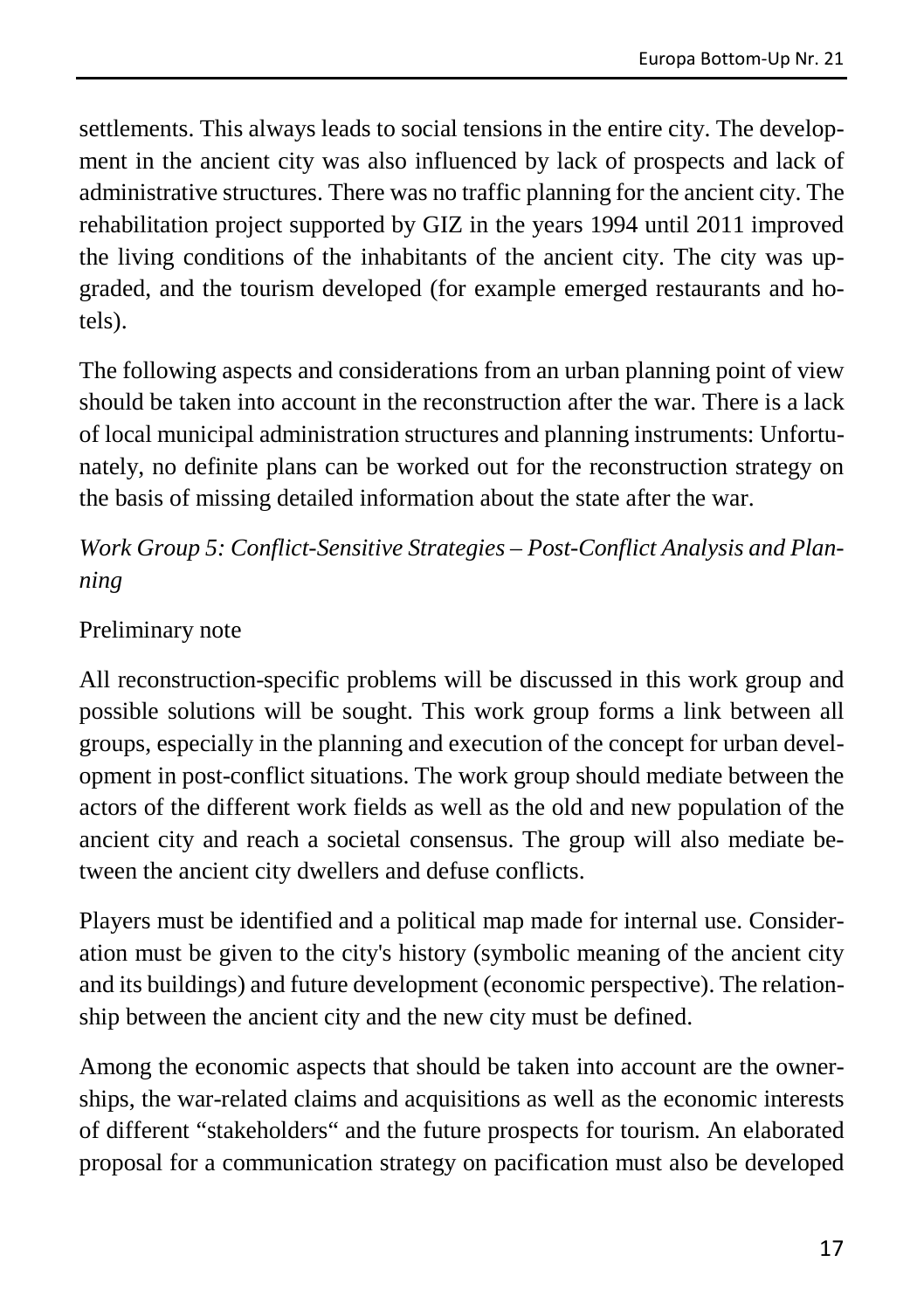to communicate the cooperation of new and old residents through social media. Strategies will be developed to respond swiftly to the situation, such as problems of illegal construction boom, lack of housing, unsafe ownership, lack of legal certainty, territorial claims. One should try to learn from other post-conflict situations and concern the transfer to Aleppo, such as in Cyprus, Northern Ireland, Bosnia-Herzegovina, Kosovo et cetera. Another important aspect is the participation strategy, involving Aleppine and civil society initiatives.

#### *Concluding Remark*

In this lecture, I tried to formulate the considerations and approaches required for strategies on the reconstruction. The reality in Aleppo will provide us with many more ideas and arguments.

I was told over and over again that rebuilding the Ancient City of Aleppo was a difficult task and that it was impossible to implement the work on site. However, I hope that parts of the many ideas and considerations can be implemented, and as a motto and guide to our work on the reconstruction of the Ancient City of Aleppo, I would like to cite two quotes: The Sheikh of Dubai, Muhammad bin Rashid Al Maktum, writes: 'The word "impossible" does not exist in our language'. And in German it says: 'Hope dies last'.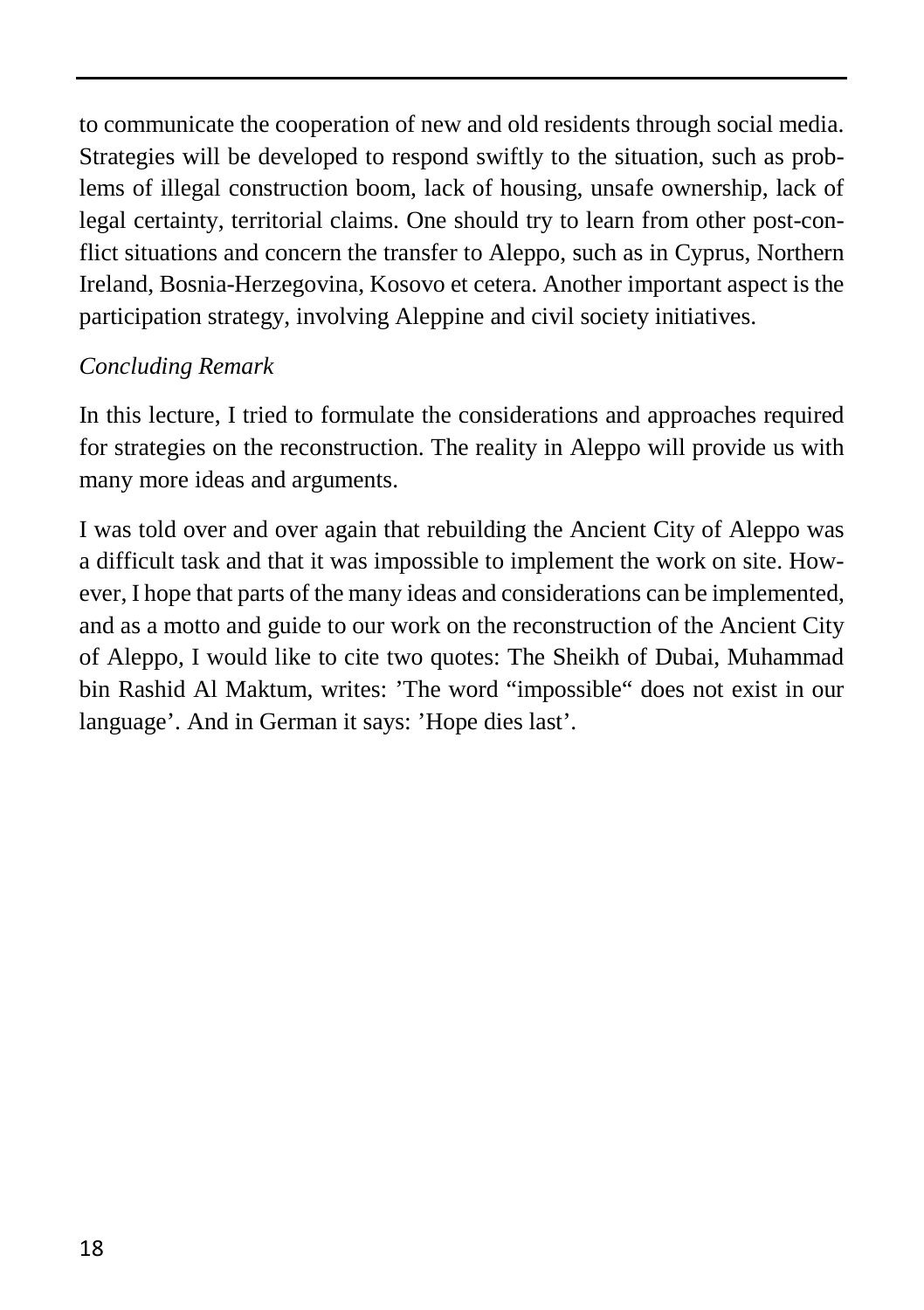#### <span id="page-19-0"></span>**Turks in the Palace. Captives, Trophies… Visitors!**

#### By Cem Alaçam

With more than 60 historical sites or monuments, Staatliche Schlösser (statecastles) und Gärten (gardens) Baden-Württemberg is one of the biggest agents or stakeholders when it comes to the cultural heritage of southwestern Germany and its communication to the national and international public. In its portfolio there are world-famous heritage sites such as Heidelberg Palace, Maulbronn Monastery or Schwetzingen Gardens – to name just a few. With its widely ramified network of historical sites that is spread all over the state of Baden-Württemberg the institution is by now able – almost with ease – to attract round about four million visitors each year. One may therefore consider Staatliche Schlösser und Gärten Baden-Württemberg or SSG to be a well-oiled machine that only needs regular maintenance and some minor tweaks every now and then to reach its audience. And it's true: Heidelberg Palace – as the most glaring example – has long been firmly established as a touristic crowd-puller. This status dates back to at least the middle of the  $19<sup>th</sup>$  century and even in spite of global competition for touristic visitors this won't easily change in the near future. In other words, SSG can always count on the stability of the traditional tourist flows, the loyalty of its current customer base and last but not least the aura and beauty of its monuments.

Despite this seemingly favorable point of departure, however, a problem is looming on the horizon. It is a problem that cannot be seen nor understood when one looks just at the absolute numbers. In the case of Staatliche Schlösser und Gärten Baden-Württemberg the absolute numbers are just fine. But what about the relative ones? Even though there still is a somewhat inexcusable lack of statistical data it is an open secret that one group in particular is underrepresented among the SSG-audience: so-called "Menschen mit Migrationshintergrund", people with a migrant background. What makes cultural institutions' general lack of "reach" among migrant communities so problematic is the simple fact that this part of society is ever-expanding – not only in sheer numbers but in complexity as well. On top of that, this ongoing socio-cultural diversification process has further been accelerated in recent years by the hundreds of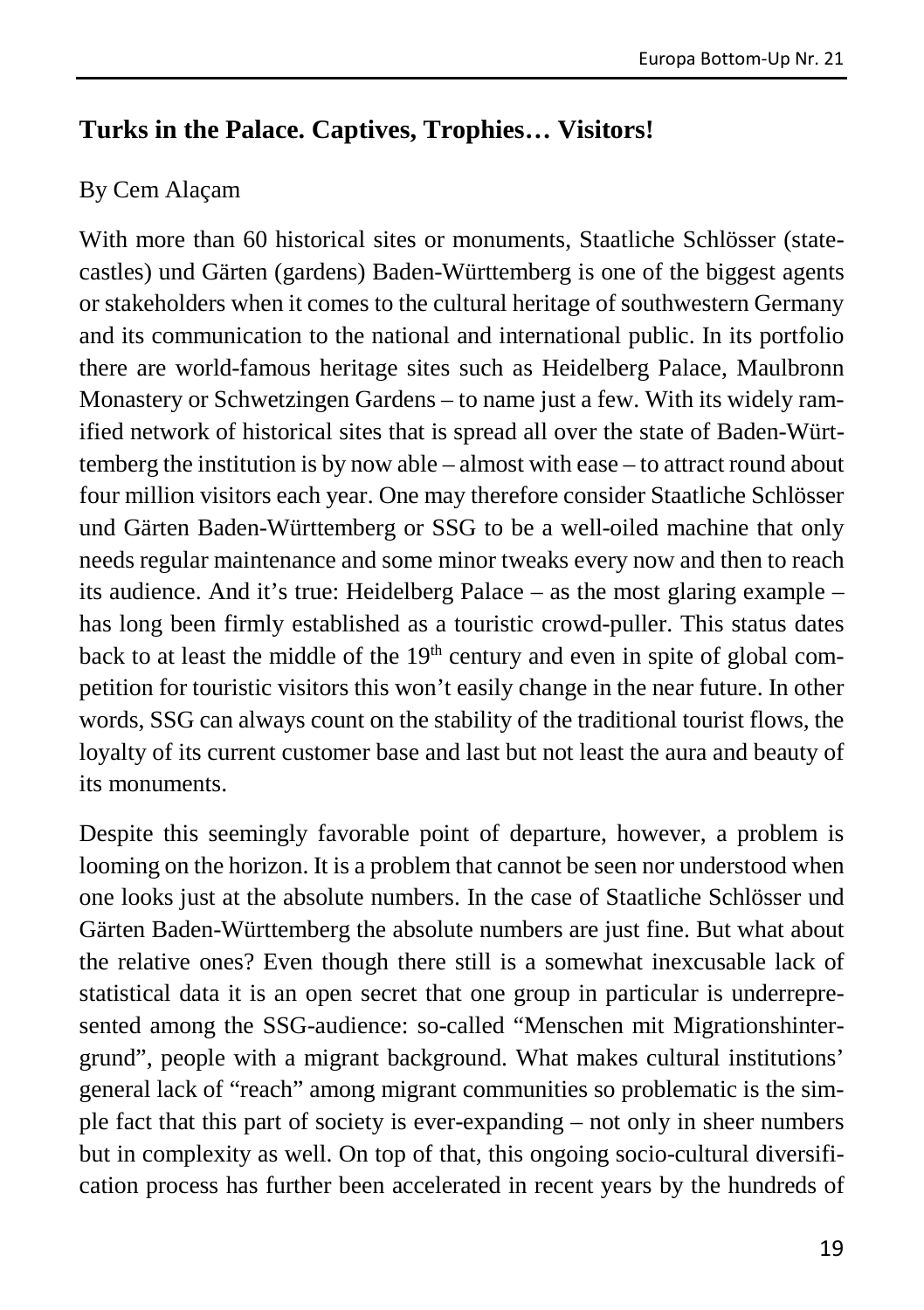thousands of refugees and asylum seekers that have come to our country. To call a spade a spade: Although our visitor statistic is formidable today, it might not be so formidable in the near future. This is not only a challenge for the level of public participation the institution is aiming at. The foreseeable decrease of visitor interest might also bring about financial consequences: Since all of our activities are tax-funded – from restoration to marketing – knowledge of and acceptance for the cultural heritage we provide is of course existential. For who will be willing to pay all of our expenses in the future, when general knowledge of and overall acceptance for our monuments might be shrinking due to demographic change and a thus changed cultural memory?

To show you just how great of a challenge we are facing I will give you some basic statistical facts on the demographic reality of Baden-Württemberg we as an institution have to cope with. Today round about 30% of Baden-Württemberg's population have a migrational background. In urban areas this share is considerably higher: In Stuttgart and Mannheim it is 45%, in Heilbronn and Pforzheim – as you can see not only the major cities are concerned – it is hovering around 50%. Furthermore, this part of German society is significantly younger: With an average age of 36 years people with a migrant background are roughly 10 years younger than those without a migrant background. In other words, their influence will slowly but surely get stronger in the coming decades.

### **"Türkenlouis' Neue Kleider" – a participative theatre project**

So what can be done to increase the rather limited reach of many cultural heritage institutions among people with a migrant background? In 2014, one year before the beginning of the migrant crisis, the so-called "Flüchtlingskrise", SSG installed a small task force to tackle this question and to develop innovative mediation formats for said part of society. It was very much clear from the beginning that the new formats have to meet at least three criteria: Firstly, a topic or theme has to be found that is interesting and entertaining as well as relevant to the target group. Secondly, no matter what topic or theme a simple guided tour wouldn't do. Thirdly, the formats need to get people with a migrant background involved as equal partners.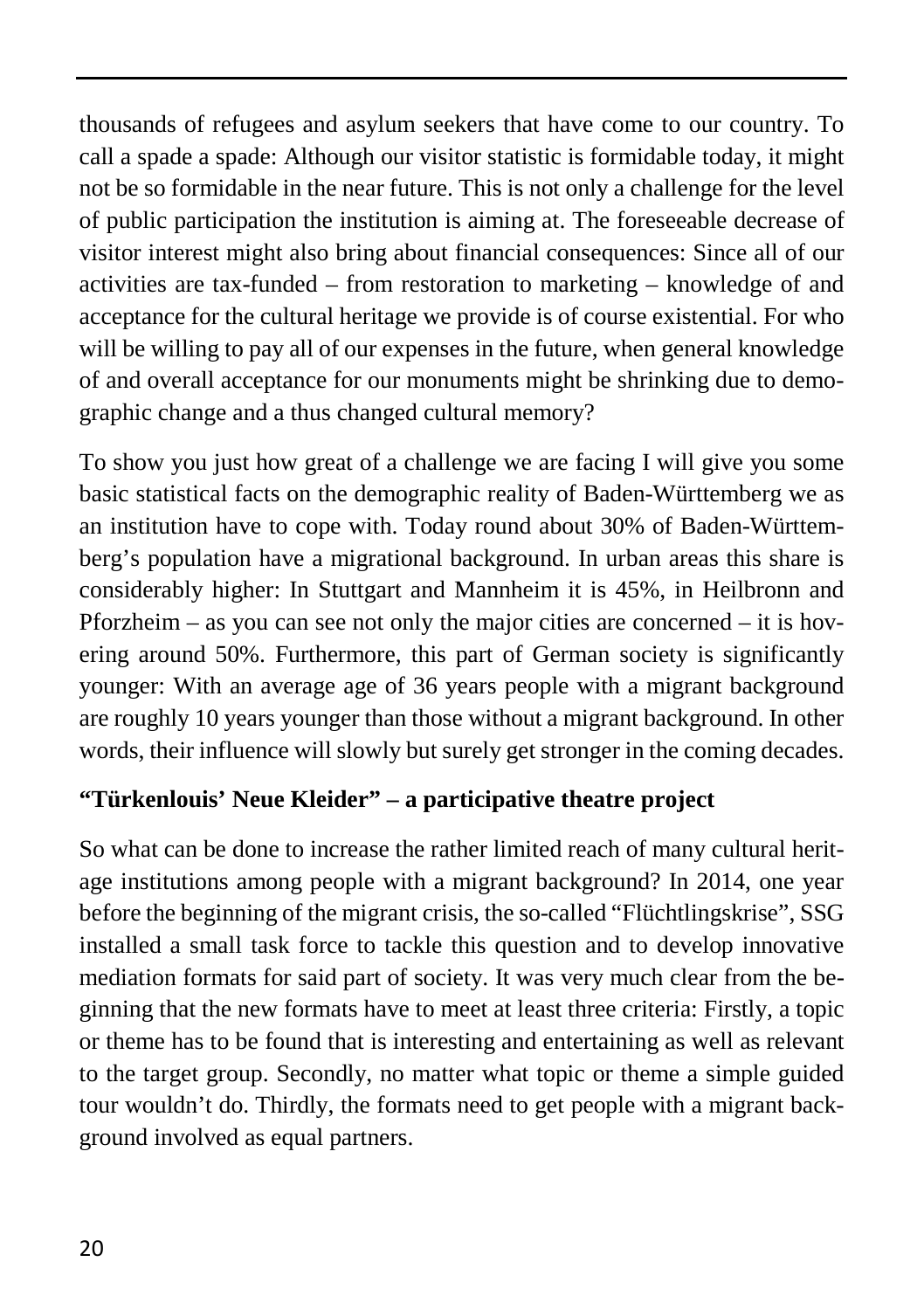One of the new cultural mediation formats I have developed on the basis of these preliminary decisions is a participative theatre project that looks into one of the most fascinating aspects of baroque residence culture: the historical phenomenon of the so-called Kammertürken. Kammertürken were exotically dressed Muslim valets or lackeys that could be found at almost all of the baroque courts and residences of the Holy Roman Empire and – in many cases – even beyond. Their legal status was generally that of serfs, which makes them a very chosen, a hand-picked few among the many Muslim war prisoners that were captured and enslaved during the long-lasting conflict between the House of Habsburg and the Ottoman Empire. Furthermore, they were often held in high esteem by their masters and therefore sometimes given enormous privileges, which helped them to make careers even outside the palace. Just to give you two examples: There is – for instance – the adventurous biography of the famous Osman Ağa, who was allowed by his noble mistress to learn the craft of a confectioner or Zuckerbäcker in Vienna. Later in his life – after he had fled back to the Ottoman realm, I must  $add - he$  even became one of the official dragomans (translators) at the Sublime Porte in Istanbul. Another fascinating story is that of Christian Friedrich Aly in Berlin. Aly, a much beloved Kammertürke at Charlottenburg, did not only earn a considerable annual salary – 366 thaler, to be precise –, he was also given permission to build a house for himself in the immidiate vicinity of the palace.

Although comparable biographies are yet missing for both the houses of Baden and of Württemberg as well as for the Palatine branch of the Wittelsbach dynasty at Mannheim and Heidelberg, many traces can be found that they all have had their own Kammertürken, Kammermohren or other exotic servants. The cultural and political context of the Kammertürken phenomenon is in fact very much present in the Baroque Palaces of Baden-Württemberg and simply cannot be overlooked. To be clear: the iconographies, the visual programmes of many of Baden-Württemberg's baroque residences partly remain incomprehensible without at least basic knowledge of the epoch-making conflict between Habsburg and the Ottoman Empire. That is particularly the case for the residential palace of Rastatt, but also true for those of Mannheim and Ludwigsburg. Just think, on the one hand, of the many oriental stucco trophies that give testimony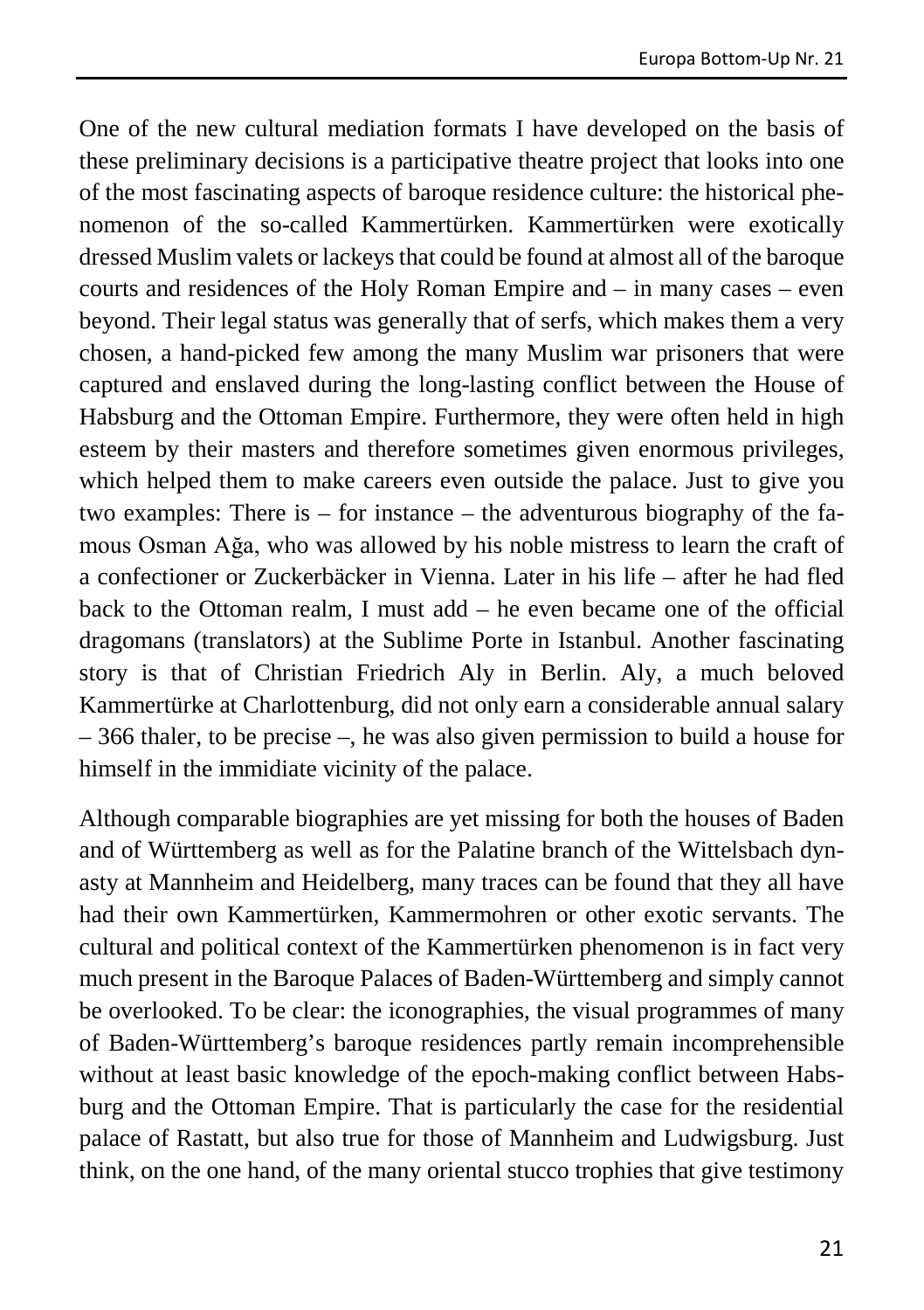to the battles that the sovereigns of Baden, of Württemberg or of the Electoral Palatinate fought against the Ottomans. On the other hand, and more importantly, even human trophies can be found: stucco sculptures of Muslim captives are visible in many of the major baroque palaces of southwestern Germany. In the so-called Ahnensaal of Rastatt Palace for instance twelve pairs of crying and handcuffed Turkish war prisoners right beneath the ceiling bear witness to the military success of Markgraf Ludwig Wilhelm von Baden – the socalled Türkenlouis – against the Ottomans.

Since we really wanted to reach people with our project and our topic and, as a consequence, achieve a broader public resonance, it was clear to us that a conventional guided tour just wasn't the right way. We needed other means and measures, especially as we aimed for a bigger stage, so to speak, and a bigger audience. Therefore, we developed the idea to write a theatre play on the Kammertürken phenomenon and the many Turkish-Ottoman influences that can be found in the histories and historical aesthetics of Baden-Württemberg's baroque monuments. The three SSG monuments we finally selected as stations for our theatre project are the residential palaces of Rastatt, Mannheim and Ludwigsburg since all of them, as I have already described, exhibit numerous testimonies of conflict and culture exchange between east and west. Mannheim, however, was to be the starting point of our project due to the city's size and diversity.

The choice to go for a theatrical format was, likewise, a well-considered one. Not only did it allow us to deal with the phenomenon in a less pedagogical way. It also gave us the chance to consequently get those involved in our project that at the same time are our newly targeted audience: people with a migrational background – or in our specific case the Turkish community in Mannheim, which by the way is one of the biggest ones in all of Germany, and the larger Metropolitan region Rhine-Neckar. The new partners we have found during our first project year are many. There is on the one hand the author of our play, Hasan Özdemir from Ludwigshafen, who was commissioned by SSG to write a (half fictional) play on the Kammertürken phenomenon. On the other hand, we were able to acquire the actors of the theatre club MAST e.V. from Mannheim whose members all have Turkish or Azerbaijanian migrational roots. MAST is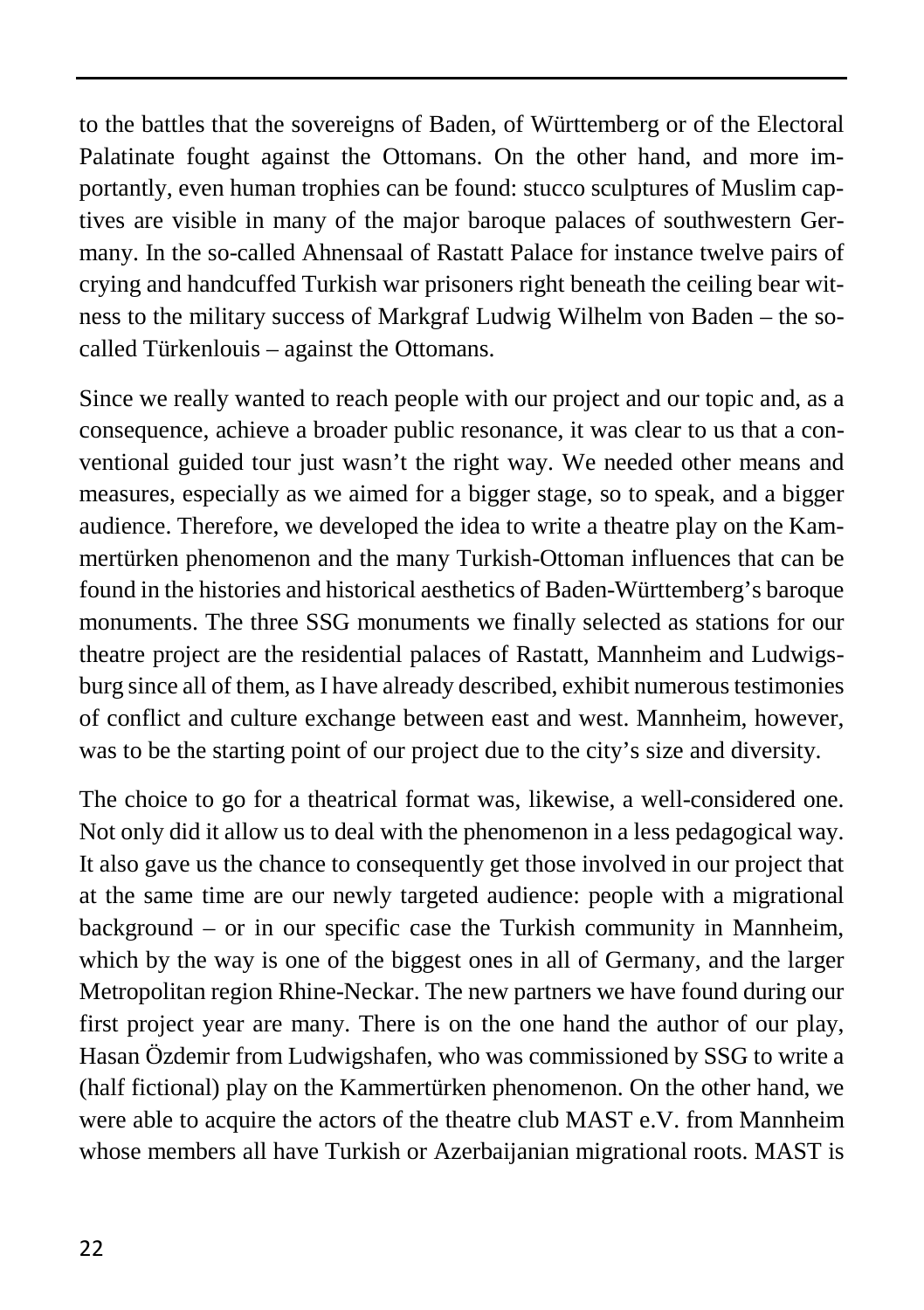an acronym for "Mannheim Sanat Tiyatrosu", which means "Mannheim art theatre". Having many project partners was not always easy, but it got us a foot in the door and it further opened our institution with regards to some of the German-Turkish communities in Mannheim. Both the author and the theatre group in other words activated their own circles and immensely helped us in attracting their friends and family members to come to our play and thereby visit our first station Mannheim Palace. It will be our challenge to find similar partners and ambassadors when the play is performed in Rastatt and Ludwigsburg.

Now finally some words on the play itself: The name of the play we have developed together is "Türkenlouis' neue Kleider", a title apparently influenced by Hans Christian Andersen's "The Emperor's New Clothes", "Des Kaisers neue Kleider". The story or plot of the play is centered around the fictitious visit of the so-called Türkenlouis in Mannheim Palace, home of his old companion on the Ottoman battlefields in the Balkans, Carl Philipp. Seeing Carl Philipp however is not the real reason of his visit. He wants Carl Philipp's Turkish servant, who is a very famous dress maker, to tailor him a gorgeous Ottoman costume. Carl Philipp's Kammertürke however pursues his own objectives: he wants to ridicule Türkenlouis and thereby take revenge on him, as he and his companions captured him and brought him to the place where he lives today. Although the plot is  $-\text{ as } I$  have said before – fictitious, it still has a historically accurate and authentic footing. Like Augustus the Strong, the famous Elector of Saxony, the so-called Türkenlouis was fascinated by everything Oriental or Ottoman. Not only did he collect myriads of different Ottoman weapons that today can be seen in the Badisches Landesmuseum Karlsruhe. He and his wife Sybilla Augusta, the Margravine of Baden-Baden, also commissioned a large number of small costume portrays, some of which show them in various oriental or rather orientalistic dresses. Today a large part of this miniature painting series is exhibited in the pleasure palace Schloss Favorite in Rastatt. And, again, like Augustus the Strong, the Türkenlouis allegedly had his own share of Kammertürken – and their female counterpart: Kammertürkinnen.

All in all, this first project of the newly-formed SSG task force was a huge success. It resonated well with the press of the Metropolitan region Rhine-Neckar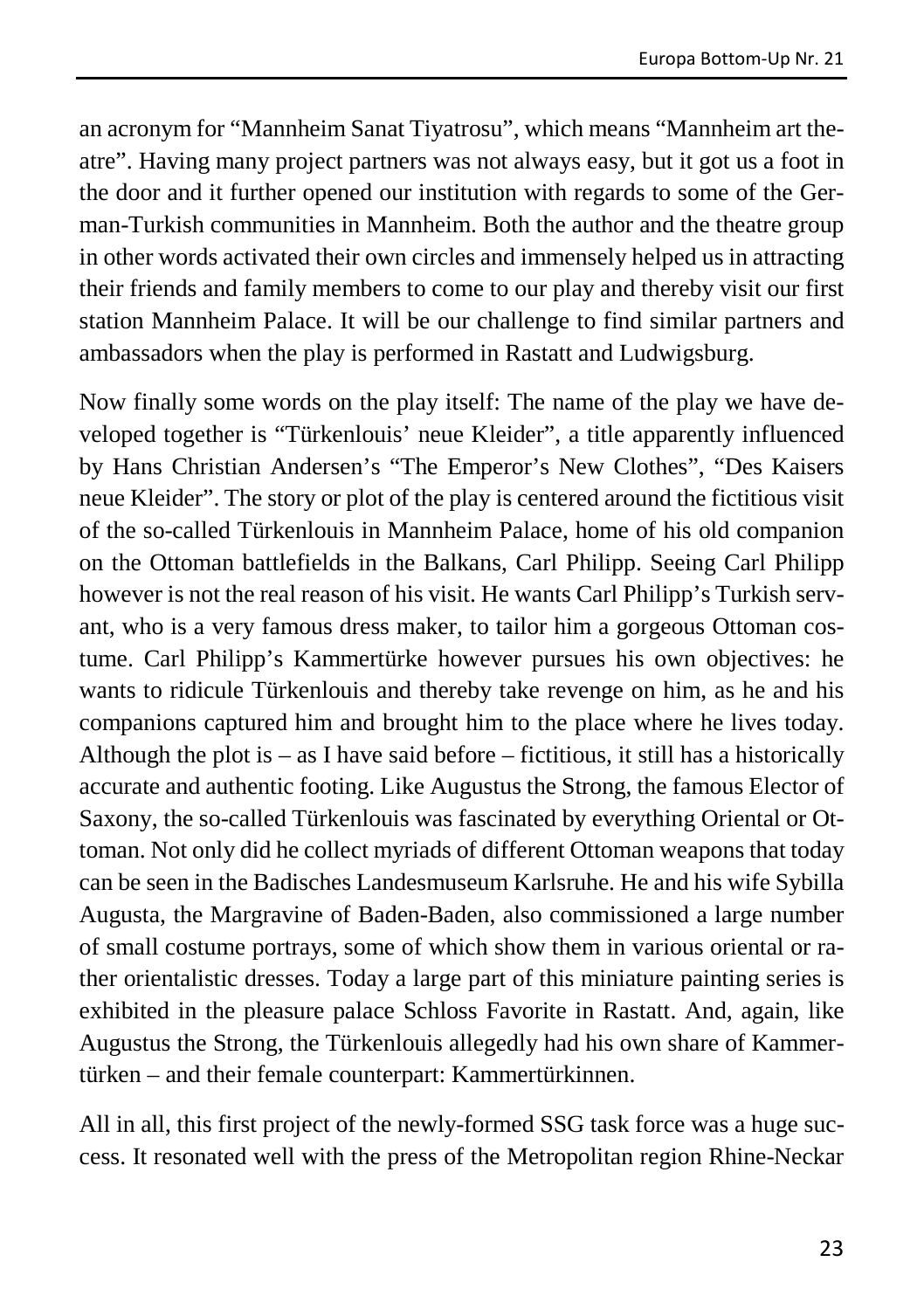as all of its important newspapers reported on the premiere of the play in Mannheim Palace. Even more important, however, is the long-term effect of the project: not only did it further open Staatliche Schlösser und Gärten Baden-Württemberg to society as it really is. It also helped Mannheim's most important heritage site to gain a new group of visitors and thereby diversify its audience. Never before in its long history has Mannheim Palace welcomed so many Turkish (or rather Turkish-German) visitors as on May 27, the date of the premiere of "Türkenlouis' neue Kleider". But this is just the first step: we hope to achieve the same results in the residential palaces of Rastatt and Ludwigsburg.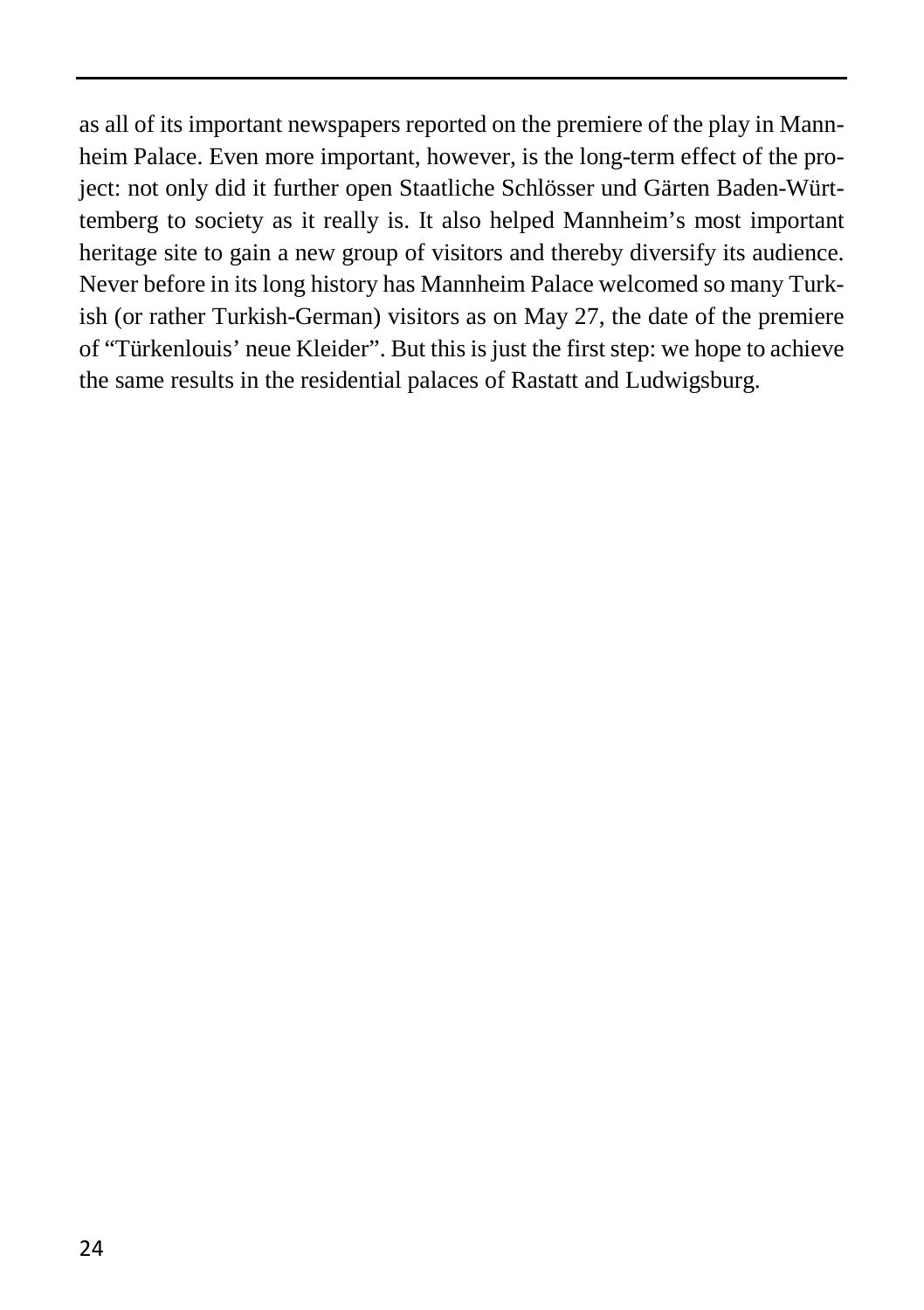# <span id="page-25-0"></span>**Conservation of Cultural Heritage in the Eastern Mediterranean. A tool for building a better society.**

#### By Paolo Vitti

Cultural Heritage, by providing the most authentic and profound evidence of the past, is a crucial component of our lives. It is an integral part of our identity. It is thus not surprising that Cultural Heritage is becoming more and more relevant for our society and is a point of focus in the policies of many governing bodies. Across the world people are looking more and more for places with a clear and strong historic identity, which link them to a past, declaring *de facto* the failure of modern, anonymous urban no-places. A good example of the relevance of investing in heritage is the recovery of the historic centre of Bari, Southern Italy, once a somewhat disreputable place and now, after a muchneeded restoration, a lively place full of vital activities. As a result of systematic advocacy, many development programs take into account the need to invest in heritage, because of its capacity to catalyse positive energies in society. I will thus draw your attention to a couple of examples of "best practice" in restoration projects in the Eastern Mediterranean, where the preservation and enhancement of heritage has been used as a tool for building better societies.

The Eastern Mediterranean, where East meets the West, offers a unique record of different cultures in its heritage. The osmotic process resulting from invasions and wars or from trade networks has enriched the exchange of ideas, social and cultural models as well as other cultural expressions, both tangible and intangible. Istanbul, Alexandria, Cairo, the Holy Land, to mention only a few of the places in the area, were, until recently, open cities that offered unique opportunities for cultural exchange. Buildings and historic landscapes remain as indisputable evidence of this past and can still be used to resist the present ideological and political process, which divides, separates and reduces identity to a few selected cultural components. In contrast to the pauperization of identities, Cultural Heritage can have a strong voice and built trust in a more balanced society. By knowing the *other*, we can better understand who *we* are.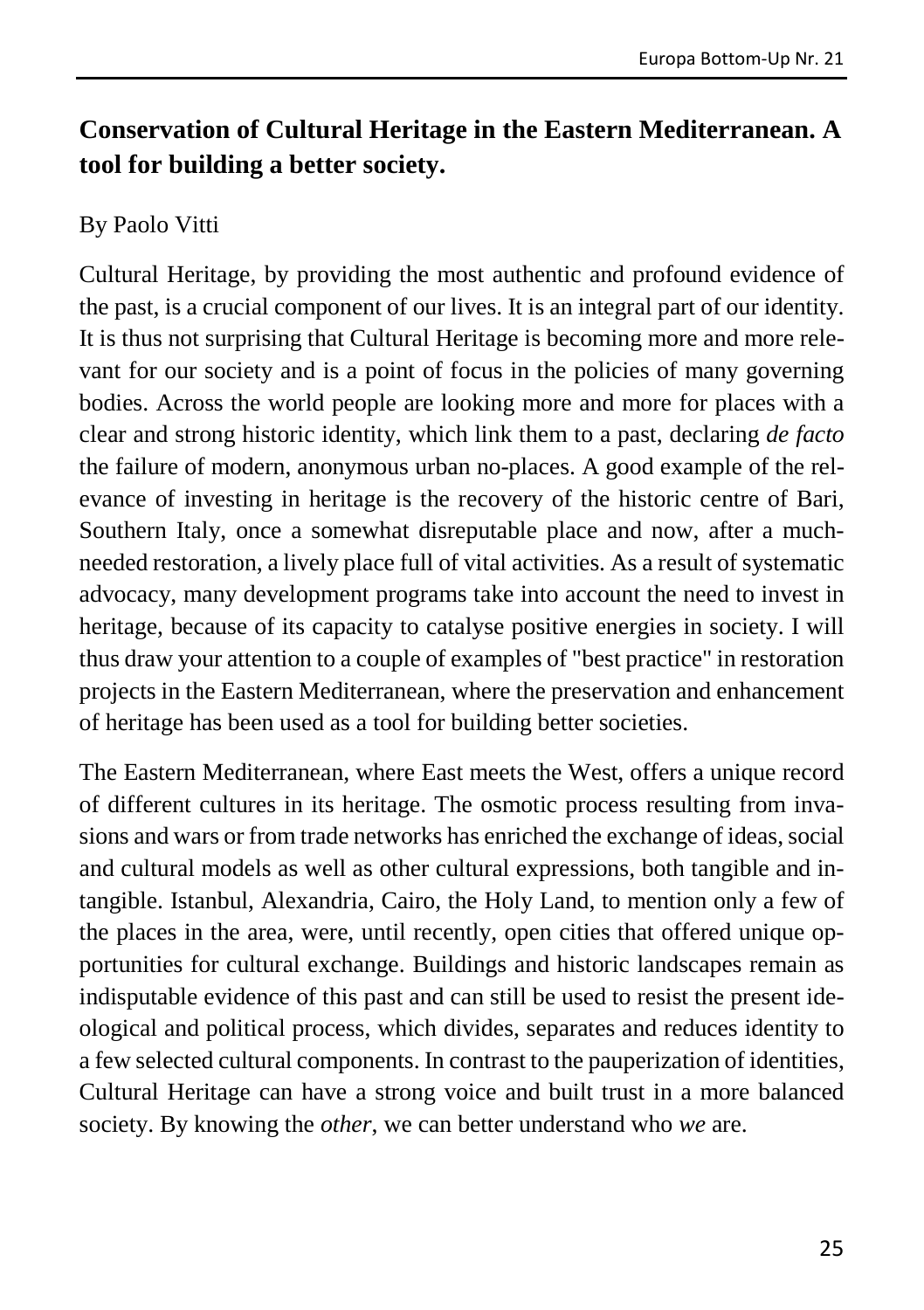A recognition of the adhesive force of Culture and Cultural Heritage is emerging in this 2018 European Year of Cultural Heritage. However, the spirit of Heritage as a driving force against cultural and social barriers was already manifest in many projects carried out in fragile contexts, where this past was and is being challenged by removing parts of the cultural records to build artificial identities which correspond to political projects. It is not by chance thus that Development Programs of the United Nations, namely UNDP, through generous support by donors, notably the European Commission, is now investing in Heritage through projects intended to be a catalyst and to bring people together around their common culture.

As a policy to reconcile the communities in Cyprus several projects have been undertaken on the island since early 2000. Cyprus is an impressive crossroads of Mediterranean cultures. Since its early history, in the Neolithic age, Cyprus has been populated and dominated by different populations and during the Bronze Age, the Archaic, Classical and Hellenistic Periods and in Roman times remained a hub of civilizations. The history of 2nd millennium CE is enriched by the Byzantine presence, the Latin Kingdom, Venetian dominion and the Ottoman Empire. Working with architectural heritage thus involves understanding the traces left by the different cultures as well as dealing with the communities that have inherited this multi-layered past made up of tangible and intangible values.

The Armenian Church and Monastery Complex in northern Nicosia is a masterpiece of medieval architecture in Cyprus. It was built in early 1300 under the Latin dominion. The church was built as part of a Benedictine nunnery; its architecture is unique and displays an original interpretation of the styles and techniques imported from France to the East and married to local tradition in Cyprus. Since its construction, many transformations and additions have modified the layout, but the original gothic architecture was preserved and still catches the attention of every visitor.

Today it is part of a compound including the premises of the Armenian Church in Cyprus, three Armenian school buildings and the dwelling of a once-preeminent Armenian family. It is located within Arab Ahmet, one of the most historic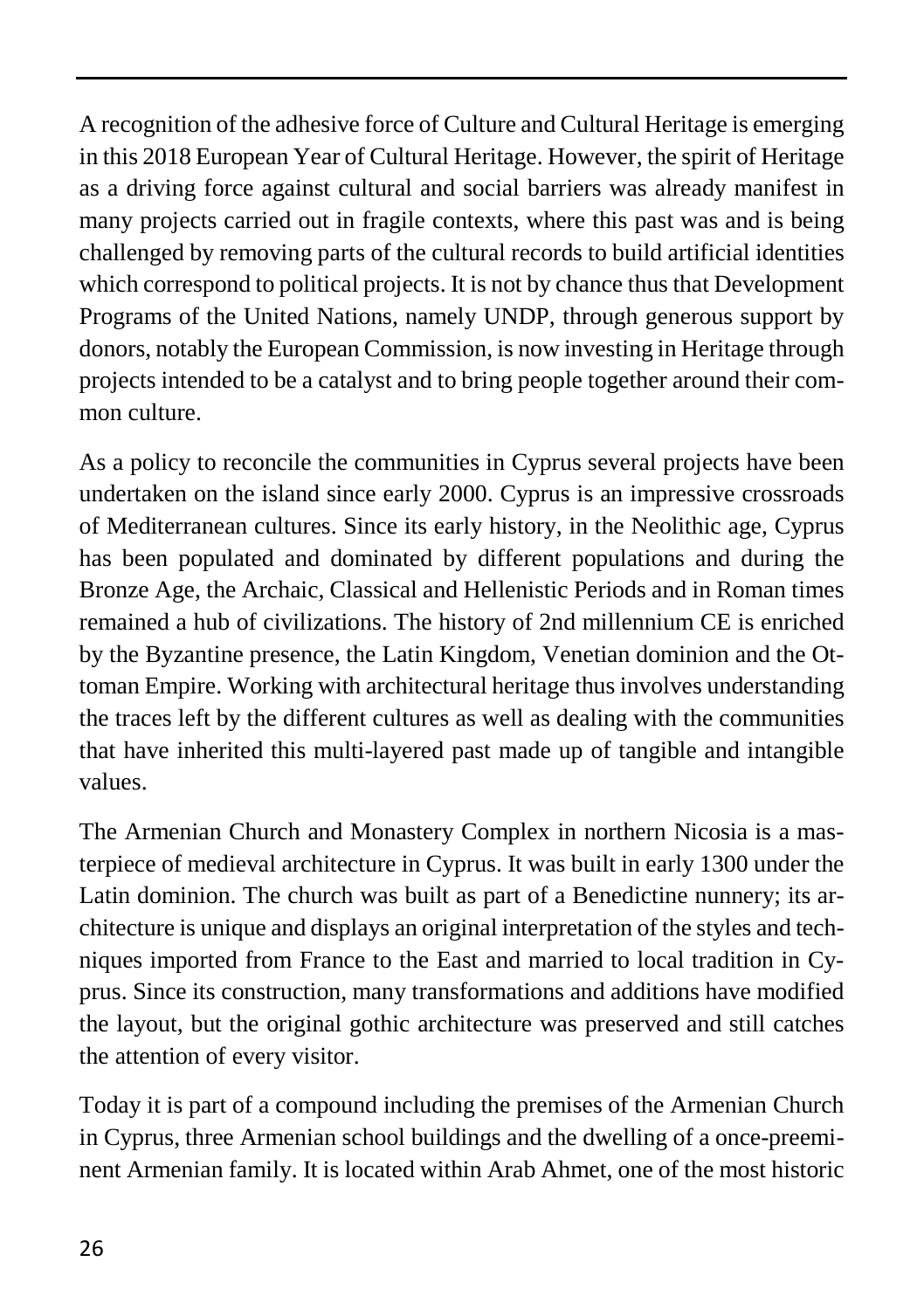and culturally diverse neighbourhoods of the walled city of Nicosia. The Armenian Church, Maronite Church of Our Lady of Graces, the Holy Cross Catholic Church (Latin Patriarchate of Jerusalem) and the Arab Ahmet mosque are all located along Victoria Street - once Arab Ahmet's main thoroughfare. Armenians were forced to leave the complex in 1963, when social unrest caused the northern part of the city of Nicosia to be cut off from the southern part. The area became an enclave of mainly Turkish speakers. Following the events of 1974, the site was occupied by the Turkish military forces, who eventually abandoned the complex in late 1990s. The church was later further damaged by seismic activity. The site then fell into disuse and disrepair—becoming a visual reminder of the corrosive effects of the conflict and the unresolved "Cyprus Problem".

Restoring the island's cultural heritage has been part of peace-building projects in Cyprus since 1998. The aim was not only to conserve buildings and sites, but also to provide Cypriots with the opportunity to reconnect with their common heritage. The aim of these projects was to bring people together around a common and inclusive vision of a shared future. The restoration of the Armenian Church and Monastery complex is one example of this kind of initiative. It was funded by USAID (US Agency for International Development) and managed and directed by UNDP-ACT (United Nations Development Programme-Action for Trust). Today the Armenian Church is located in close proximity of the dividing Green Line, in the area administered by the Turkish Cypriots and inhabited currently by families with no cultural ties to the site. It is the property of the dislocated Armenian community, but managed by the EVKAF, the Pious Islamic Foundation. This project was begun at a crucial time in the process of finding a solution to the Cyprus issue, when the potential of cultural heritage initiatives to help heal the wounds of the past and to build trust among Cyprus' communities became a promising tool. The context was complicated on several levels—politically, socially and logistically. Cultural heritage projects on the divided island of Cyprus require consultation, if not approval, from multiple stakeholders. In some cases, especially when the project was undertaken in early 2000, the stakeholders were not open to each other's involvement. Any intervention at the site had to be evaluated by the antiquities authorities and approved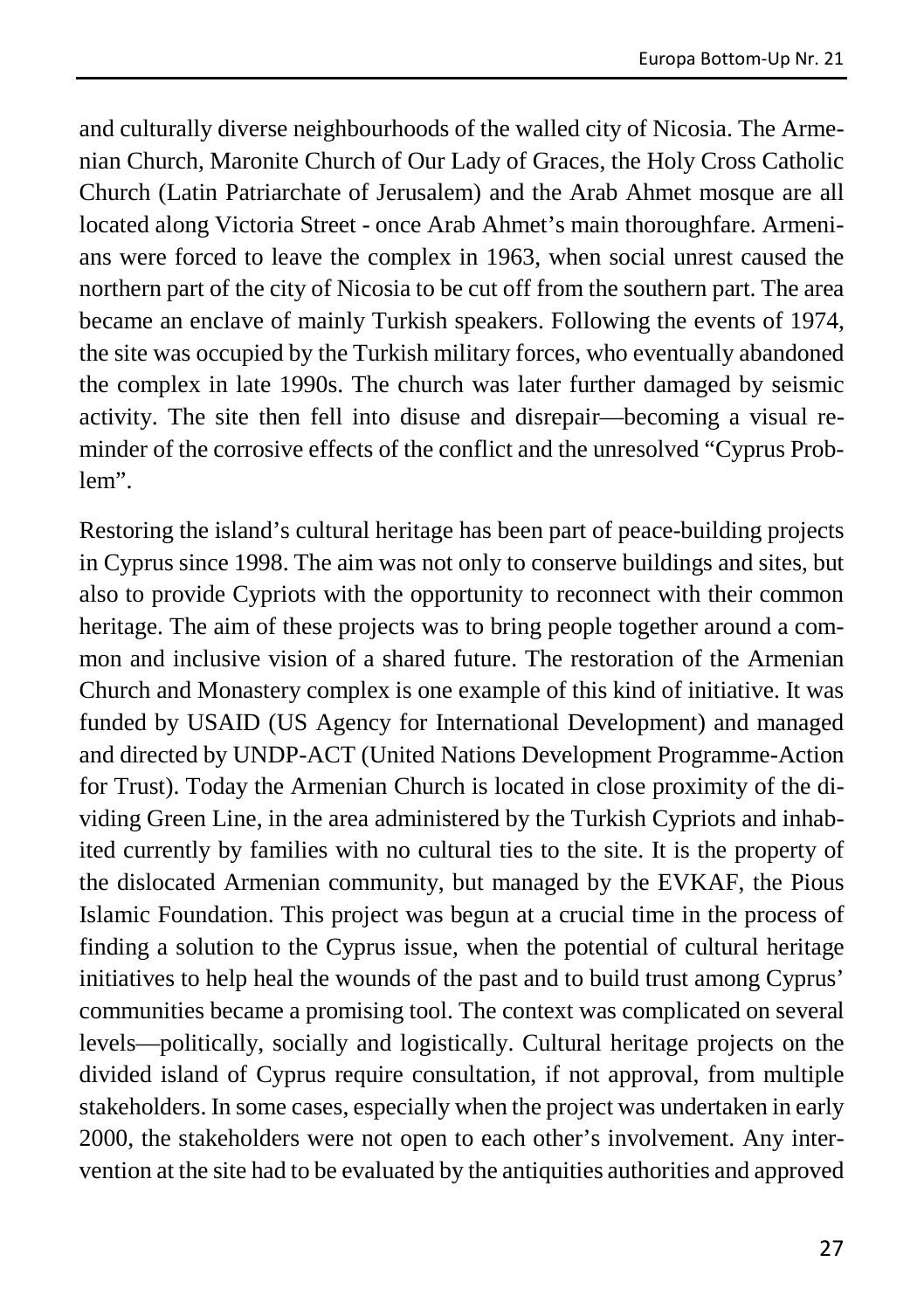by the Department of Antiquities of the Republic of Cyprus, the latter being the historical Department charged with the protection of the island's heritage. Within the walled city, the municipal authorities were involved in service provision and some maintenance. Coordinating between so many bodies would have been difficult even without the political division and the unresolved conflict in the background.

The project thus had a twofold objective. First, to recover a masterpiece of gothic architecture in Cyprus and preserve it for future generations. Second, to use a unique and shared piece of Cyprus' past to engage the multiple and unfamiliar stakeholders in the planning, design and implementation of a project that would respect memories of the past while building bridges for the future. Throughout, the intention was to guarantee the highest quality in the design and implementation and to introduce knowhow and restoration practises that were new to the island. For the first time since 1974, there was collaboration between the Armenian, Turkish and Greek communities in Cyprus who all care deeply for the island's culture and share a commitment to its preservation. Between 2006 and 2013, architects, engineers, planners and crafts people restored the site to international standards, ensuring that it is preserved for future generations.

The survey and archival study revealed many important elements of the history and architecture of the church. Under the layers of modern cement and gypsum plaster covering the interior walls, the designers together with the conservators discovered that much of the original church was preserved. Painstakingly, step by step, the removal of the modern plaster revealed extraordinary evidence of the past. The restoration was governed by the principles of minimal intervention, reversibility, compatibility and use of traditional techniques. Main interventions included the consolidation of the pulverised stone. The intervention to save, restore and strengthen the nearly collapsed porch was of particular significance, for its innovative process, which made it possible to preserve its authenticity by literally "pushing" back in to their original position the stones of the vaults.

The project also included the restoration of the ancillary buildings. These constructions have invaluable social and religious significance for Armenians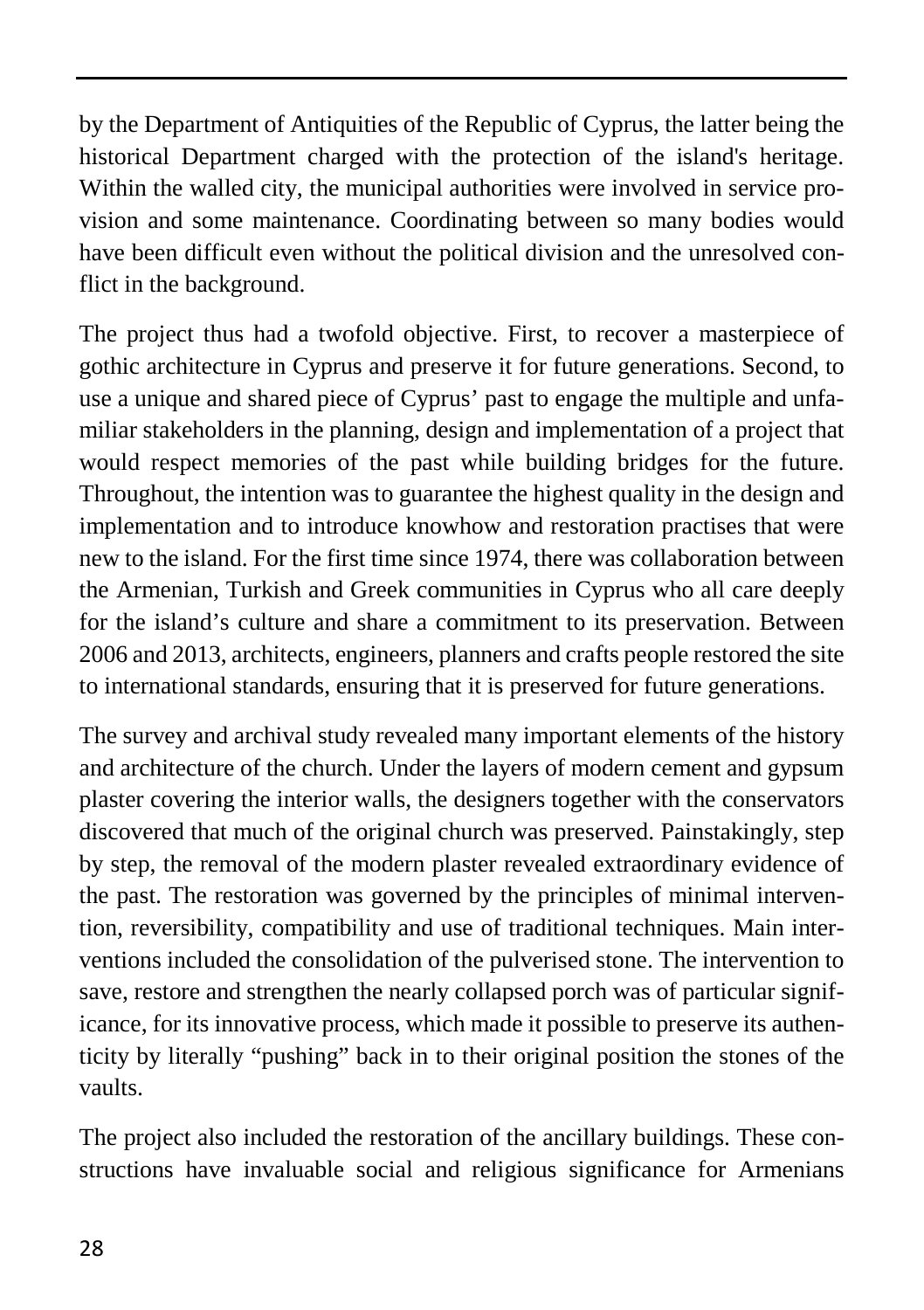worldwide. The complex was a social and educational centre not just for the Armenians of Cyprus, but also for many Armenians of the diaspora who visited Cyprus and had their children educated here. Besides flocking to the newly restored site for a casual visit, hundreds of Armenians participated in a Mass at the church on May 8, 2014, the first mass to be celebrated in 50 years. The momentous event, made possible in part through the restoration work and the relationships that the project had forged, was attended by representatives of all the island's religious groups.

The restoration of the Armenian church has been thus much more than a routine cultural heritage project. Restoring the monument was an example of, and an opportunity for, inter-communal collaboration and harmony. Furthermore, the transfer of skills and knowledge and the building of local capacity is having a substantial, long-term impact on cultural heritage in Cyprus. Many other restoration projects that have been carried out in the island since its completion making use the workmanship in which artisans were trained during the restoration and with quality standards in design, supervision and implementation that were unknown to the northern part of the island. The project expresses the European principles of cooperation and integration. Both the present and past of the island - and its multicultural character- were preserved and enhanced through this project. The Armenian Church and many other restored heritage buildings on the island are expressions of the hope that the multicultural community of Cyprus will fight to preserve its diversity in a common project of social and cultural growth.

Not far from Cyprus, in Palestine, the European Union through UNDP is equally investing in Cultural heritage restoration projects as a means to contribute to national growth. Though the main focus is tourism, the significance of these projects goes beyond the development of the Palestinian tourism sector, since they aim at raising awareness of the local communities about the importance of cultural heritage. Particularly relevant to that purpose is the restoration of Maqam En-Nabi Musa (Mausoleum of the Prophet Moses), a Muslim sanctuary located in the middle of El-Bariyah (the wilderness), a semi-arid region that extends East of Jerusalem, between the city and the Dead Sea. The landscape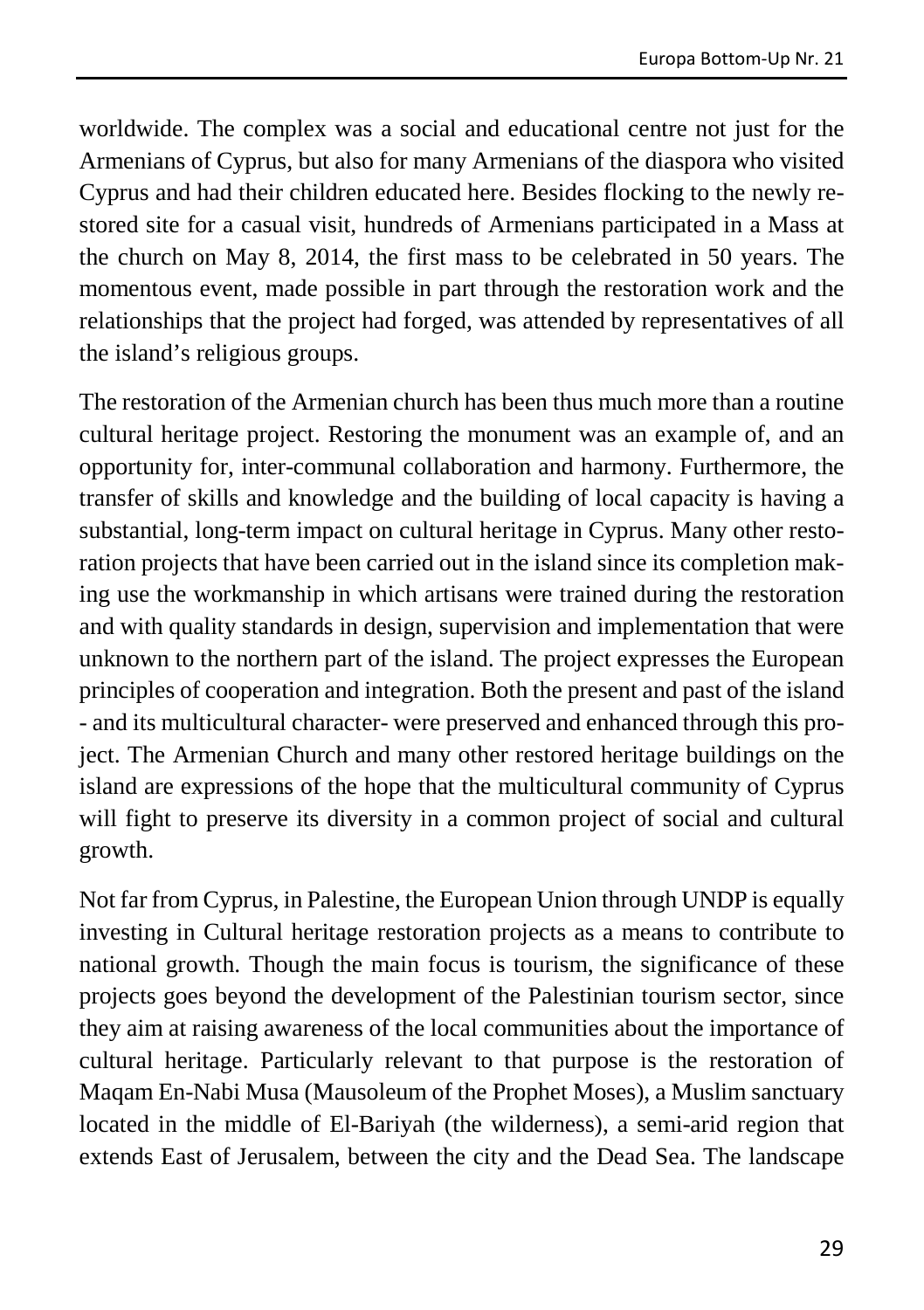around the sanctuary has remained significantly untouched, making the relationship between the Maqam and the surrounding hills one of the elements that contribute to its uniqueness.

Maqam En-Nabi Musa was founded in the year 1290 CE by the Mumluk Sultan el-Malik ez-Zahir Baybers as the memorial for the Prophet Moses. Its religious significance derives from is having been identified as the tomb of Nabi Musa for the Muslim tradition. It evolved over the past seven centuries as an organic architectural construction, with several additions having been constructed around a central mosque. The architectural complex is a landmark in the region. Conceived to be along the routes that leaded caravans to Jerusalem from the Dead Sea, it consists of three floors and contains more than 150 living and service rooms used to host the visitors. These rooms with their domes above stand taller than the boundary wall and mark the skyline of the complex in symbiosis with the surrounding rolling hills. Only the minaret and the dome covering the tomb exceed the height of the other constructions.

The Maqam has a great significance in Palestine; its festival (*Mosam*) is most popular and played an important role in the Palestinian struggle during the British Mandate of Palestine as well during the *intifadas*. The celebration of *Mosam* at Nabi Musa gives the opportunity for people to gather from all over Palestine and come, under their political and religious leadership, to visit the tomb of the Prophet Moses. The festival, thus, is an opportunity for sharing cultural values and reinforcing the social cohesion and cultural diversity. The site holds also a very important significance for the Bedouin community living in the neighbouring territory, who consider the site as part of their culture and values.

After a period of misuse and abandon, the site was chosen for the establishment of a drug addicts' rehabilitation centre, losing both in terms of architectural values and original function. The intervention has thus a wider significance, going beyond the restoration itself and aiming at reactivating the social and religious function of the site in the region, as well as setting conservation standards and improving building capacity at a local level. The project, therefore, clearly interacts with a wider policy which provides opportunities to increase awareness of cultural aspects that are jeopardized by the corrosive effects of a consumerist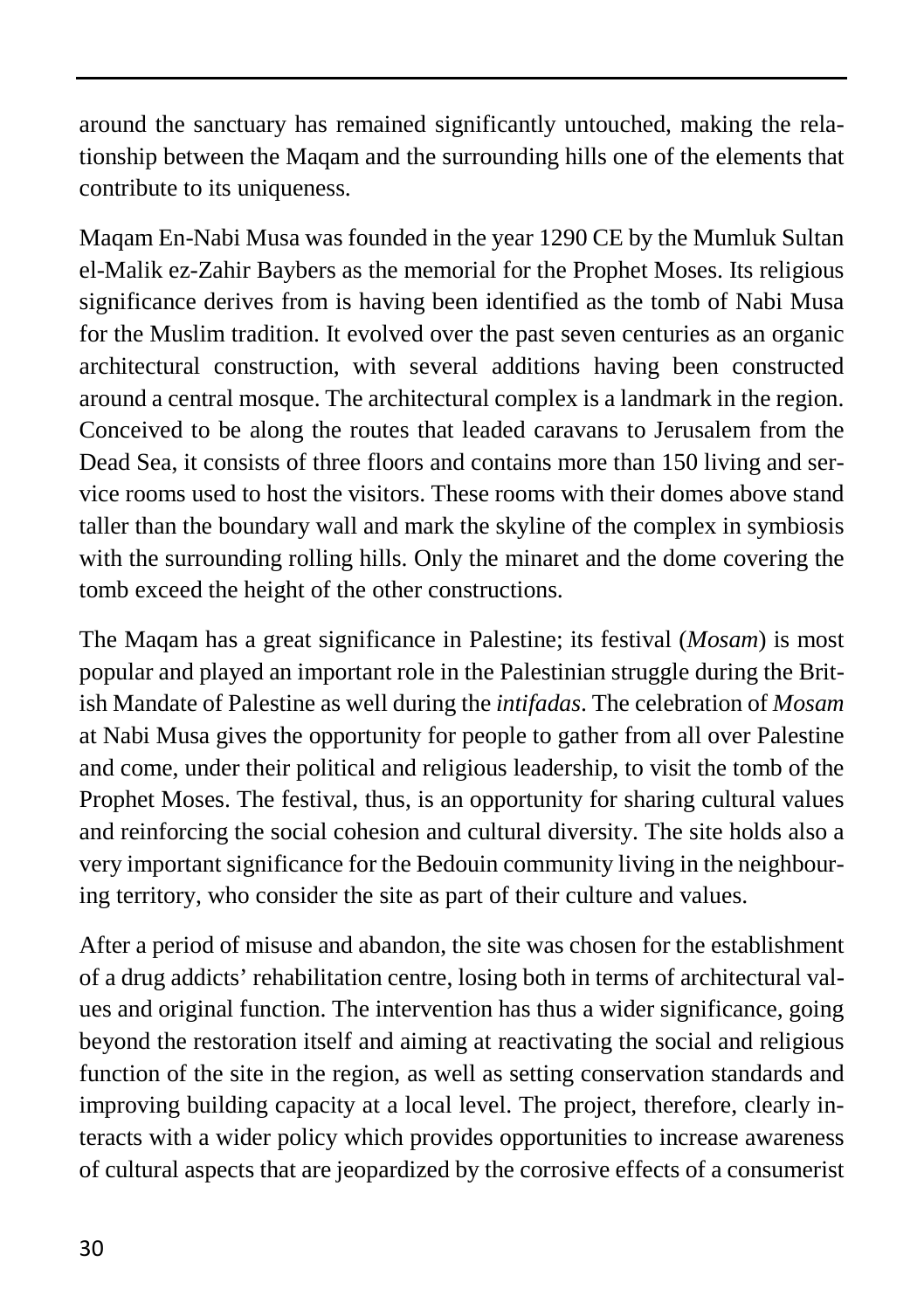society. Moreover, the project, which will be completed in 2019, aims improve the potential for cultural, eco-tourism and creative industries for an inclusive economic growth, as well as to provide job opportunities mainly for young professionals and women (craftsmanship, tourism and cultural management), and improve engagement with the local private sector. Lastly, the project intends to increase the number of tourists and visitors to the Palestinian State in addition to adding new touristic routes with the new concept of connecting the landscape with the environment, archaeological sites and historical buildings.

The role of Cultural Heritage becomes thus a valuable tool for reconnecting with the most authentic aspects of our past. For this reason one of the objectives at Nabi Musa is going to be communication through digital media. Understanding the significance of the site and its surroundings, as well as exploring interreligious aspects around the figure of Moses and developing *culture for all* values will become a equally important action as the restoration of the site itself. Contrasting with those processes which divide the community, the aim of the project will be to bring different people on site and offer a new opportunity for dialogue, so central in the past in most important capitals of the Mediterranean.

Within this context the intervention entails also taking concrete steps to raise awareness at a local level in understanding historical values at all levels, including the need to preserve traditional craftsmanship, which is jeopardized by the prevailing modernist culture. Deficient maintenance operation practice in countries lacking appropriate legislation is causing immense built heritage losses. Raising awareness among the local population and fostering traditional craftsmanship is thus crucial in sites where traditional heritage has not yet been destroyed by the use of contemporary techniques and modern building materials.

The arguments explored above are a tangible example of the strong potentials of Cultural Heritage in preserving and revitalizing human development and in reinforcing dialogue and social interaction. A policy making which is hopefully destined to become increasingly a cohesive agent for Europe.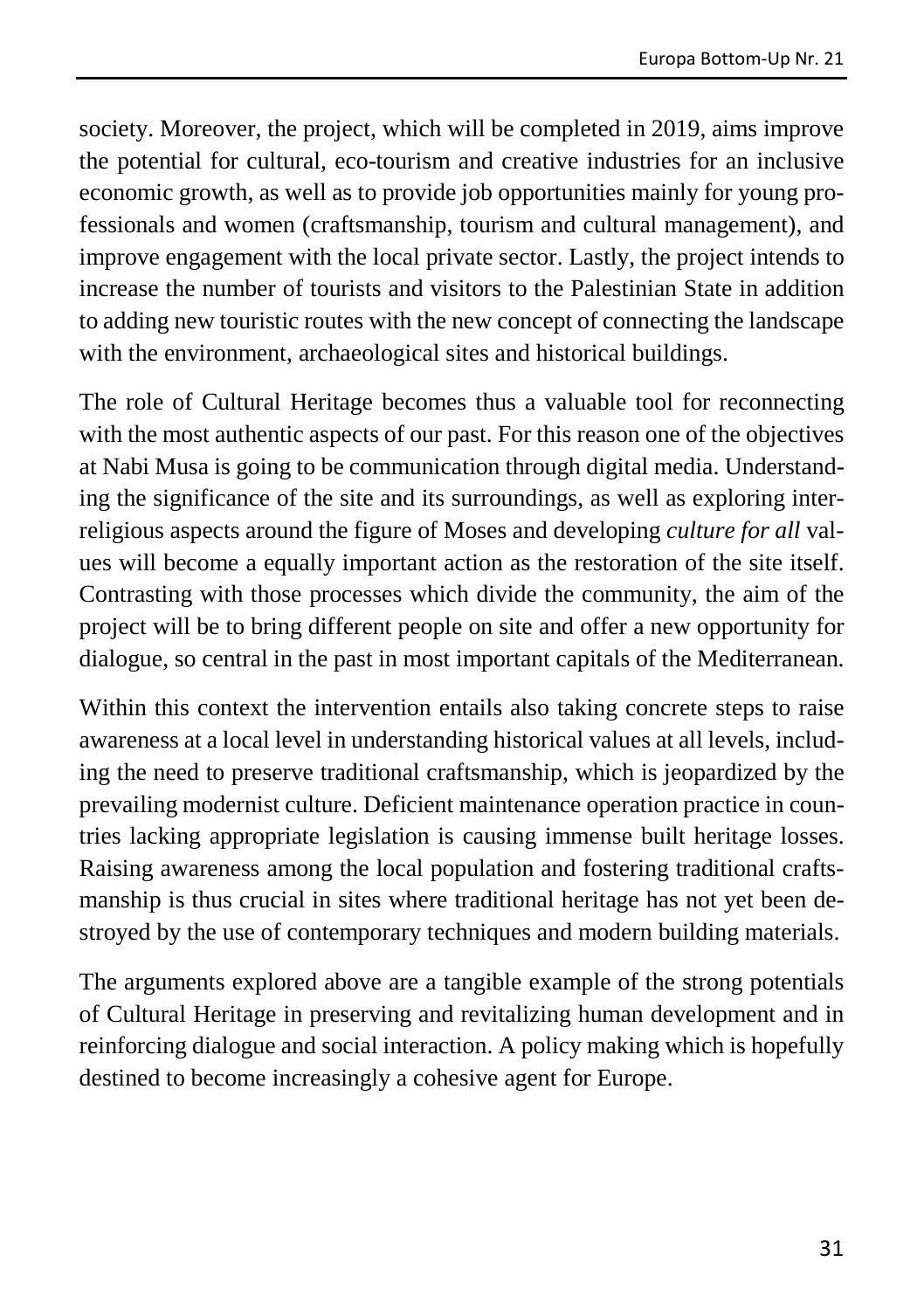# <span id="page-32-0"></span>**A Colossal Enterprise**

#### By Daniel Gerlach

*Why the so-called Islamic State ravaged cultural heritage. And how rebuilding and protecting it can contribute to countering extremist ideology*

When on 31 August 2015, the United Nations confirmed the destruction of Palmyra's ancient Temple of Bel based on satellite imagery, the shock had not yet subsided. However, it was no surprising news. The organisation, which called itself the "Islamic State", had provided just another sample of its cruelty, raging against peoples and cultures in the Middle East. Many in the world were frightened or at least saddened by this news, aficionados of travel and antiquities, but also people who heard about Palmyra that day for the first time ever. The moment when the - hitherto well-preserved - magnificent temple, crumbled to dust had been broadcasted on prime-time news across the globe. The jihadi organization had installed considerable quantities of explosives and staged the happening in slow motion, gruesomely reminiscent of those chief blasters who bring down old industrial towers in the centres of densely populated areas.

Did 'IS' simply intend to shock the world? Or was there more behind this rape of cultural heritage? Did the perpetrators act out of lust for destruction, or were there deeper ideological motives behind? A living character from the jihadi theatre could provide an answer to this question. The man was repeatedly declared dead until he eventually faced a magistrate in Turkey in 2017. Ever since, Abu Khaled al-Kambodi, an Australian national of Southeast Asian origin, has been subject of a legal haggling.

The young man also known as Neil Prakash was some sort 'IS' poster boy. His likeable face appeared in various recruitment videos that the jihadists, unlike in the aforementioned orgies of destruction, had produced to promote a 'constructive' image of themselves. Most of these videos never made into the broadcasts of Western mainstream media. Prakash was casted for some episodes of the promo series 'Stories from the Land of the Living'. Here, Prakash described his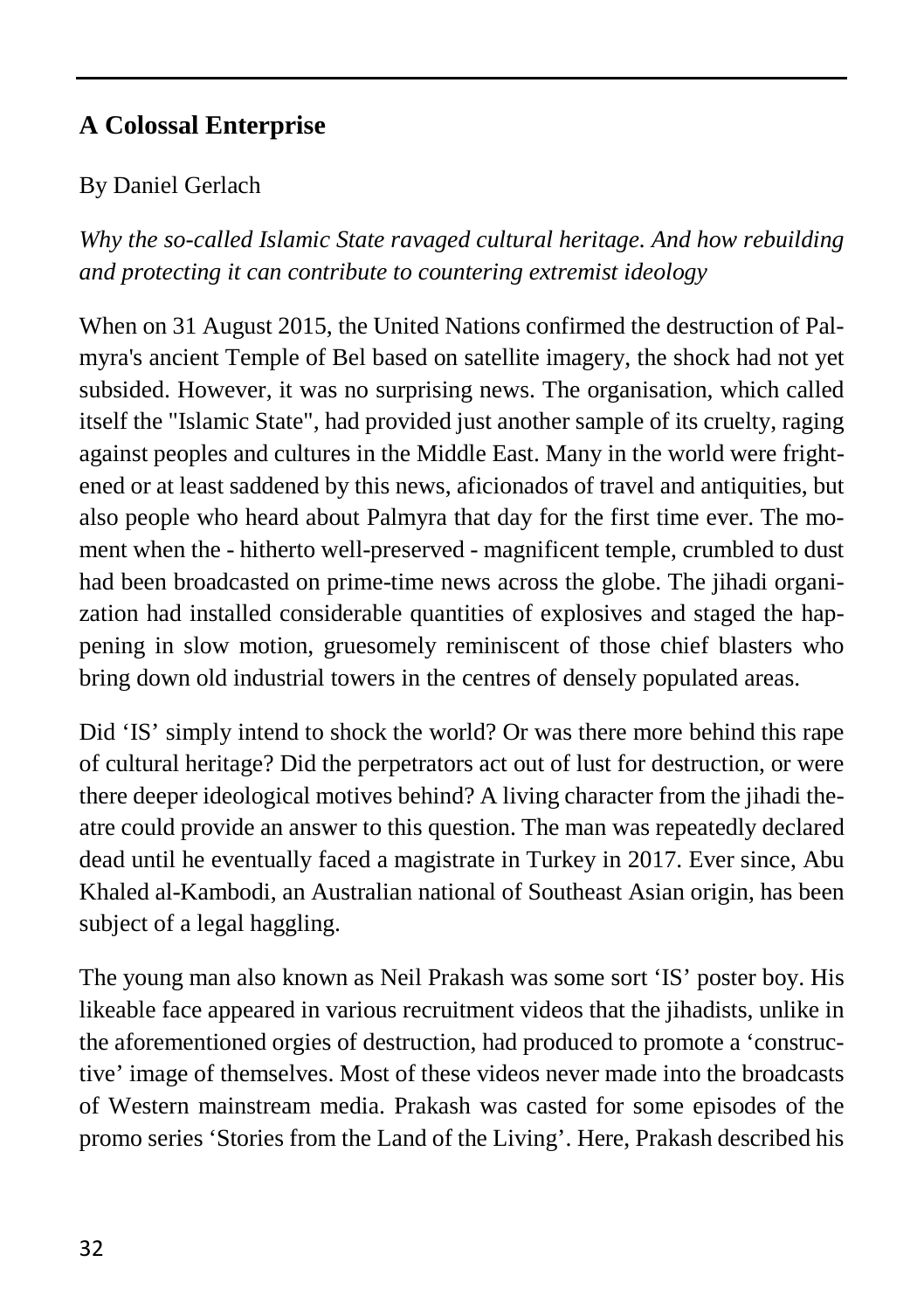jihadi journey of initiation and a formative experience before becoming a Muslim and abandoning the pre-Islamic stage of ignorance (jahiliyyah). Born a Buddhist, he claims to have travelled with his mother from Australia to the land of their ancestors, Cambodia, as a young man.

The sight of people worshipping 'lifeless statues' and making sacrifices in temples had sparked, so Prakash reveals, the impulse to embrace Islam. Since then, he had experienced what the 'shirk' of the ancient times, prior to the era of prophet Mohammed, must have looked like. Shirk, as a dogmatic concept, means to ascribe of deification of people and objects besides Allah. And only few sins are considered more refutable in the reading of Islam that Prakash had embraced before joining the 'IS'. Prakash also gives a detailed account about his upbringing as a migrant child in the white Australian society and his struggling with identity.

As important as the testimony is the setting: Prakash talks while standing on top and in front of the rubble of an ancient statue, presumably the Assyrian lions of Arslan Tash. These colossal figures had decorated a place in the - otherwise rather unadorned - Syrian city of Rakkah, then the so-called 'IS' capital in Syria. In 2014, the jihadists smashed the lions with a wheel loader. Prakash poses selfconfidently in this scenery, but shows neither hatred nor malice. He explains why destroying idols is a Muslim's sacred duty. In his view, they stand for the immaturity of humans who are slaves to objects without souls. And only Islam could free them from this self-imposed oppression.

Prakash's personal account was apparently intended to explain why the selfdeclared Caliphate had authorized its followers to destroy such cultural heritage. It almost seemed as if the 'IS' feared that this could discredit it among the local population. Despite all possible reservations, Syrians felt pride in face of such ancient civilizations. Now they witnessed not temples and statues crumbling but possibly also income. Many locals in 'IS'-occupied territories had made a living from excavations, maintenance, and the cultural tourism industry; economic factors that could be gone for good. So 'IS' encouraged people to loot cultural sites, in order to tax the tomb robbers and skim off gold for its own war treasury.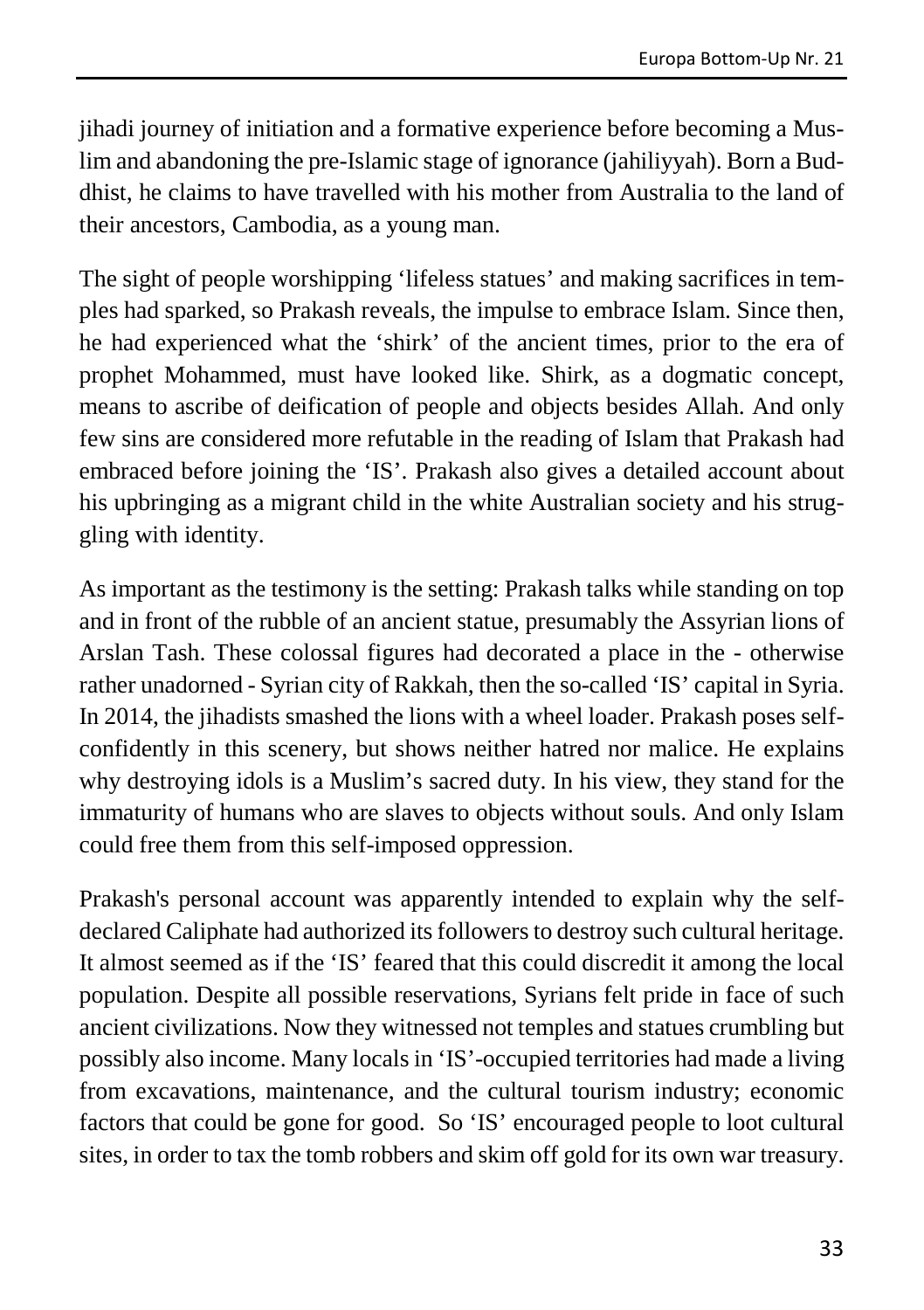The jihadist propaganda found a number of excuses for these deeds. It was said that archaeology was a pastime of the infidel. Western colonial powers had excavated the idols and temples of the Ancient Middle East and re-imposed a culture of idolatry that Muslims had long since overcome. This argument might have been a pretext. But one should nevertheless take a closer look at it, because it concerns the cultural identity of the entire region, from Turkey to Syria, Lebanon, Iraq, Jordan, the Holy Land, Egypt and deep into the Arabian Peninsula.

First of all, it is not true that the Islamic caliphs after Mohammed had indiscriminately spurned the ancient heritage. Not all participated in the destruction of pre-Islamic cultural sites. There were acts of vandalism indeed, treasure digging and secondary exploitation of good building materials, one of the most famous episodes in this context being that of the 8th century caliph Al-Mamun who dug a tunnel shaft into the Great Pyramid of Giza. But Arab-Muslim geographers did care about antiquity before any Western intervention. They knew of ancient sites that had already partially submerged.

The ruins of the Ancient Orient and Classical Antiquity often bore popular, mythical and folkloric names before Western archaeologists unwrapped their shovels. How strongly populations of the Middle East identified themselves with this heritage also depended on how present and visible these were: Whoever has been standing in the shadows of the Great Pyramid would hardly wonder whether the Egyptians of past centuries had built a relationship with their antiquity. In Syrian Palmyra, remote from urban civilization, the situation is somewhat more complicated. The same accounts for Mesopotamia, where the cradle of civilization was once built in adobe and, therefore, after several thousand years of rather underwhelming countenance.

Mandaeans, Mazdakites, Assyrian Christians, Zoroastrians, and other non-Muslim communities in the Middle East are undisputed to have preceded Islam. Other historical references may be constructed and of more legendary nature. But against the backdrop of the  $19<sup>th</sup>$  century revival of antiquity, it is not surprising that many religious minorities in the Middle East developed a strong attachment to the newly excavated, splendid pre-Islamic landmarks. They became an expression of the diverse identity of the Middle East and, not least, a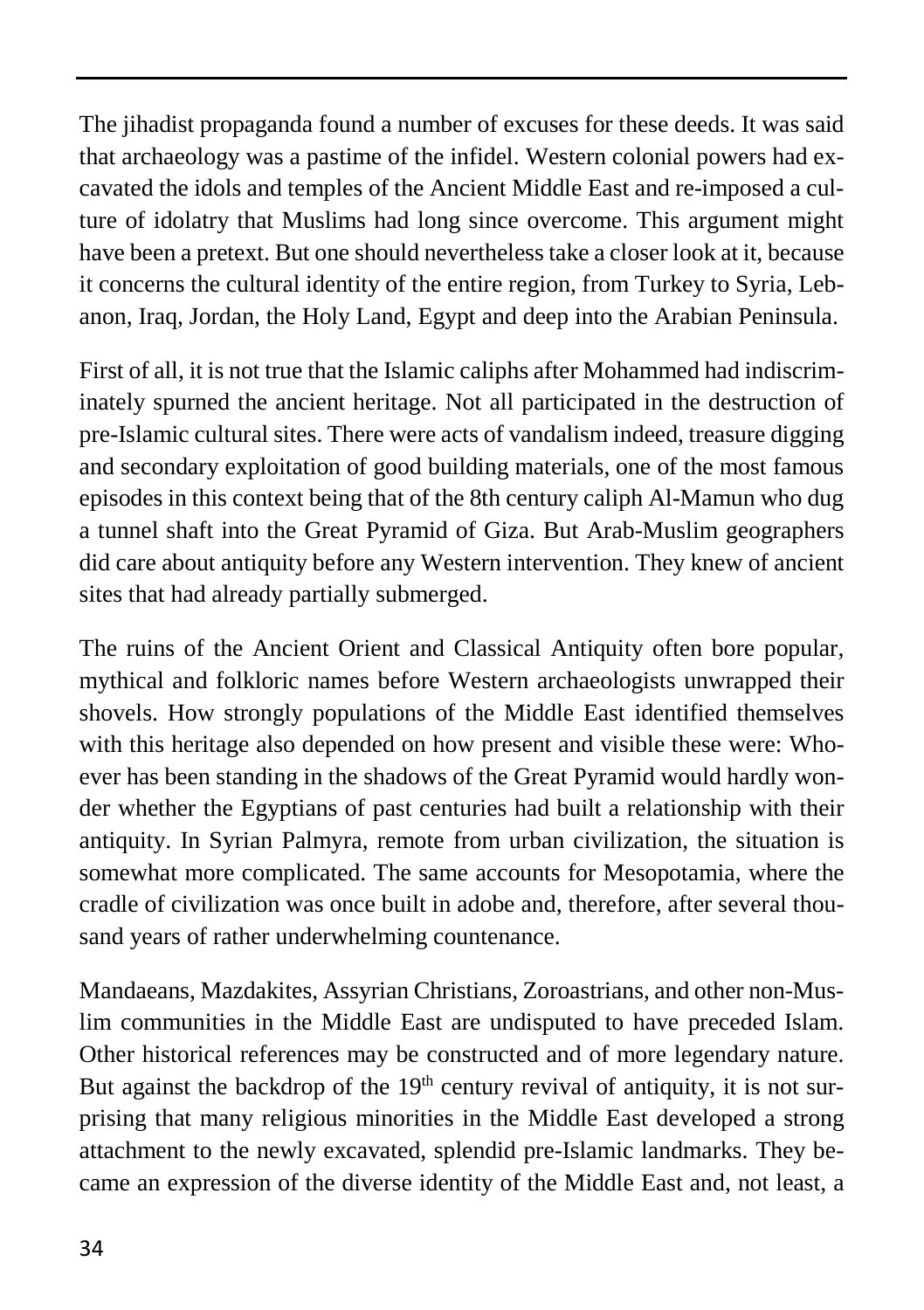place of longing reminiscent of a glorious past. And that is what they stand for until today.

This does not mean that Muslims in the Arab would do not proudly look at the biblical, Phoenician, Assyrian or Sumerian civilizations as part of their own identity until today. Especially since many know that the Golden Age of Islam would hardly have been imaginable without them. And Muslim culture is sometimes interpreted -analogous to the religion of Islam- as the completion and refinement of its precursors. But extremists like the 'IS' jihadists deemed it necessary to erase and overwrite this history. The infidel, heretical minorities were to be annihilated, physically and in terms of a cultural genocide. No temple or statue was to remain as a reminder of a historical identity other than the jihadi version of Islam.

Today, the international community keeps reiterating that the totalitarian cultlike ideology of the 'IS' needs to be eradicated. This can be done by other means than weapons, too. Protecting, rebuilding and promoting the importance of the ancient Middle Eastern heritage where it has been destroyed must be the considered a most noble duty. Since it is an act of recognition and self-commitment for a culturally and religiously diverse Middle East that survives extremism of any kind.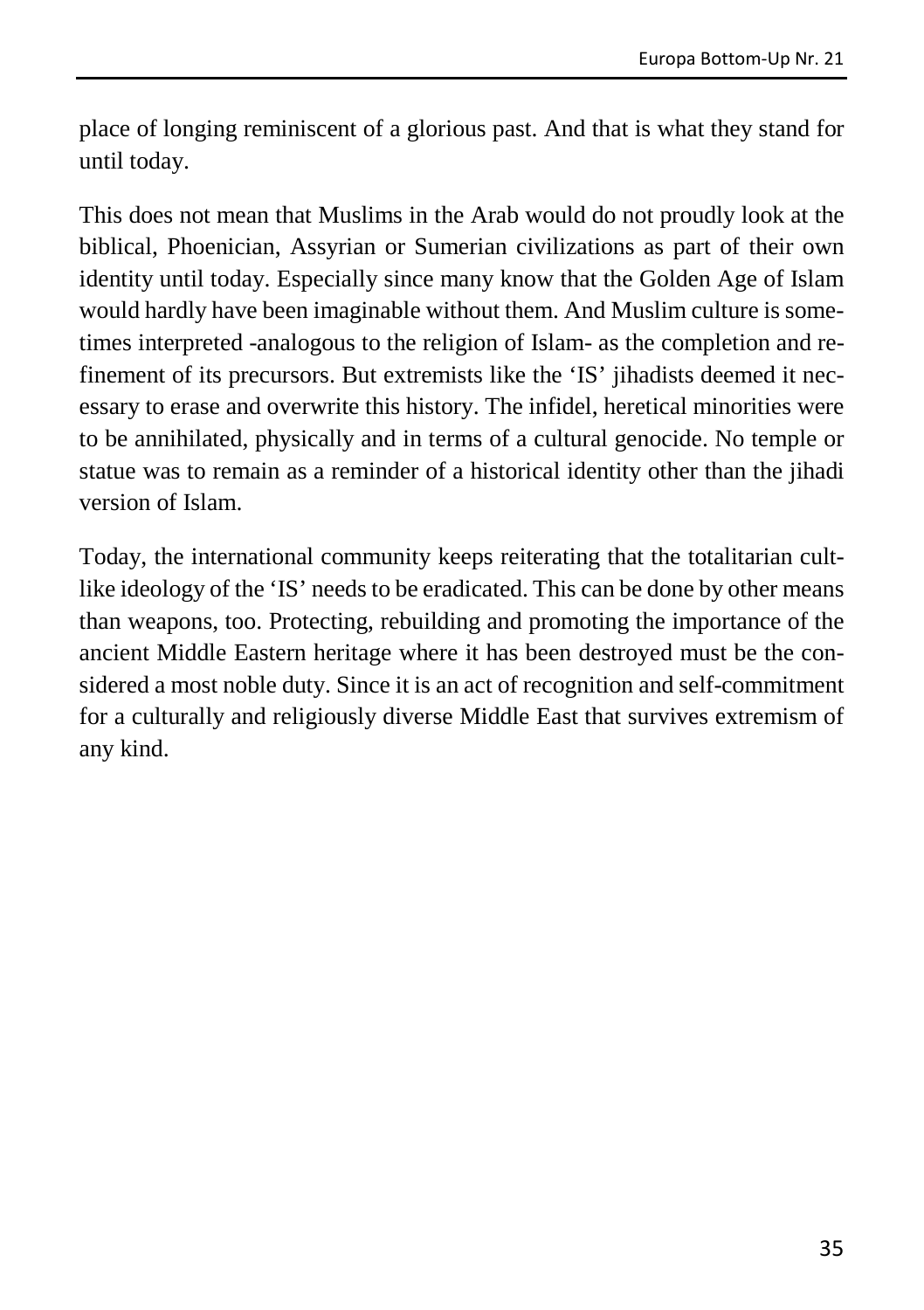# <span id="page-36-0"></span>**Authors**

# **Cem Alaçam**

Cem Alaçam M.A. is a trainee (Volontär) at the state heritage agency Staatliche Schlösser und Gärten Baden-Württemberg. Currently he is working on the development of transcultural mediation formats for Germans with a migrant background. Before he has been a freelancer at various art museums in the Rhine-Neckar Metropolitan Region such as Kunsthalle Mannheim and Wilhelm-Hack-Museum Ludwigshafen. Cem Alaçam studied German Philology, European Art History and Islamic Studies at the University of Heidelberg.

## **Prof. Dr. Mamoun Fansa**

Prof. Dr. Fansa studied at the University of Applied Sciences for Art and Design in Hanover, then prehistory and early history at the Universities of Hannover and Göttingen. He is an archaeologist and museum director (retired) at the 'Landesmuseum für Natur und Mensch' in Oldenburg. Furthermore, he is an honorary professor for history at the University Oldenburg. In the years from 2010 to 2016 he was the CEO of the sponsors' association 'Museumsdorf Düppel e.V.'. Since 2016 he is part of the 'Deutschen Archäologischen Institut' and the 'Archeological Heritage Network'.

# **Daniel Gerlach**

Daniel Gerlach is co-editor and editor-in-chief of the magazine "Zenith" and director general of the Berlin think tank of the Candid Foundation. Gerlach studied history and Oriental studies in Hamburg and Paris. He leads the Middle East expert group zenithCouncil together with the constitutionalist Dr. Naseef Naeem.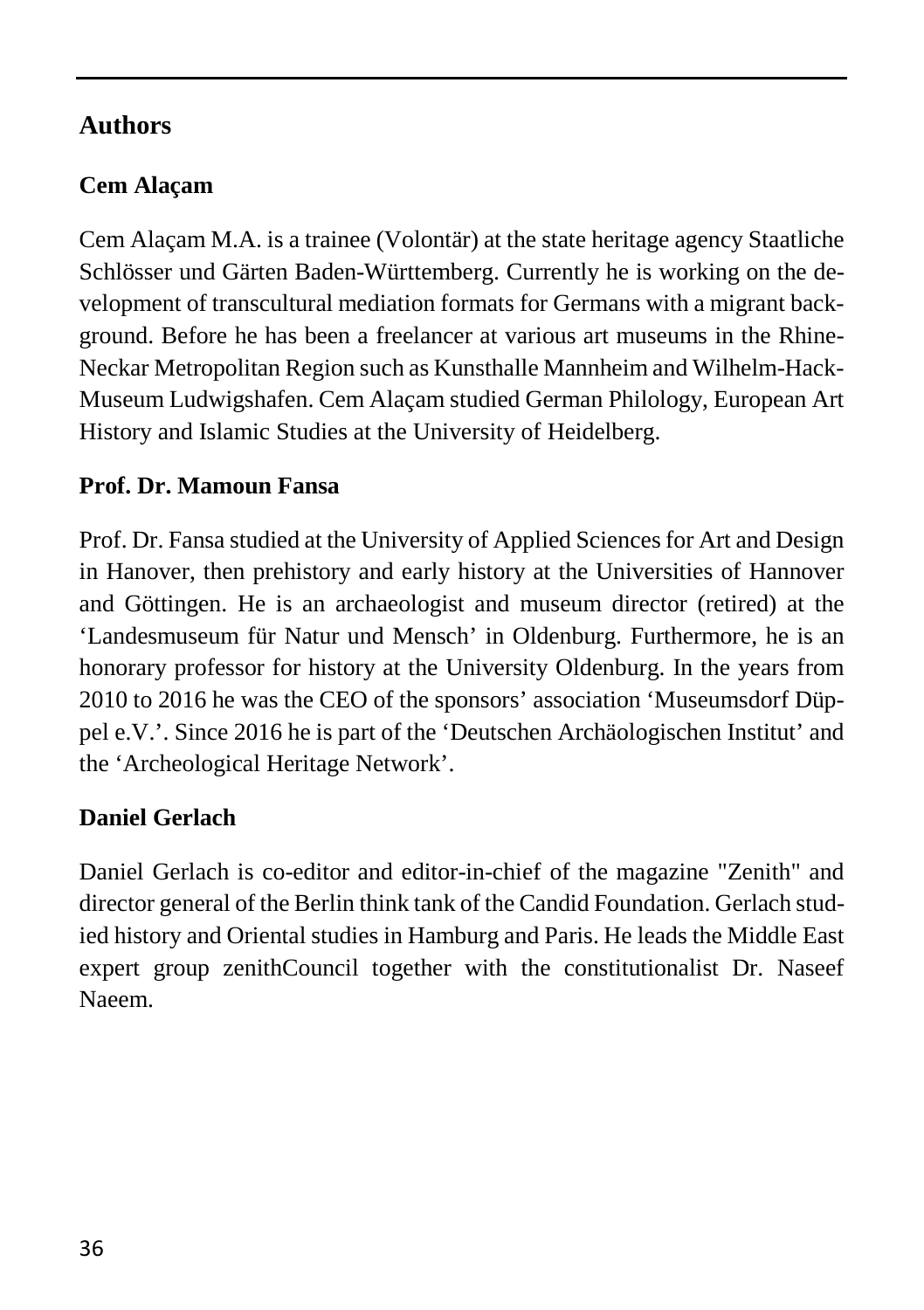#### **Dr. Paolo Vitti**

Paolo Vitti holds a Ph. D. in History of Architecture from the Aristotle University of Thessaloniki in Greece with a specialization degree in Architecture and Restoration of Monuments from the Sapienza University of Rome. He has been studying and working within Cultural Heritage, with particular interest in archaeological and medieval monuments in Italy, Greece, Turkey and Cyprus. He is professor of history of ancient architecture at the University of Roma Tre and at the Arezzo study abroad program of the University of Rochester, NY.

#### **Prof. Dr. Udo Steinbach**

Prof. Dr. Steinbach studied Oriental Studies and Classical Philology at the Universities of Freiburg and Basel. Prof. Dr. Udo Steinbach is co-founder and shareholder of the Humboldt-Viadrina Governance Platform. Prof. Steinbach also leads the Center for Governance in the Middle East and North Africa.